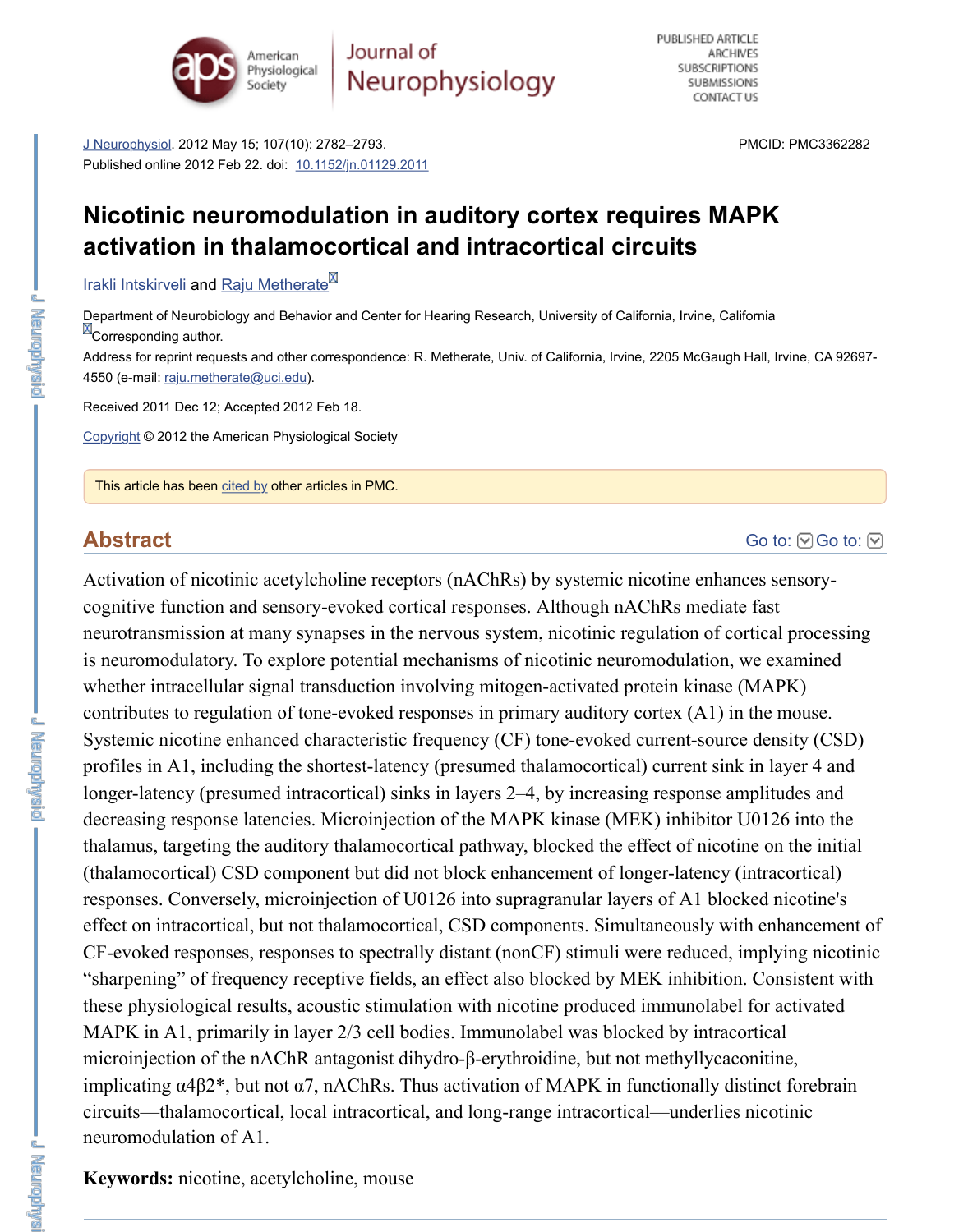al. 2009; Lester and Dani 1995; Miyazawa et al. 2003). The nAChR is a ligand-gated ion channel that activates rapidly and, depending on subunit composition, also can desensitize rapidly presence of agonist (Pidoplichko et al. 1997; Zhang et al. 1994). Potential mechanism [underlie long](https://www.ncbi.nlm.nih.gov/pmc/articles/PMC3362282/#B24)[-lasting "modulat](https://www.ncbi.nlm.nih.gov/pmc/articles/PMC3362282/#B31)ory" actions have been identified in diverse brain region nicotinic activation of diffuse neurotransmitter systems (e.g., midbrain dopaminergic turn, exert conventional neuromodulatory actions in other regions (Azam et al. 2003; Sarter 2011), 2[\) sustained a](https://www.ncbi.nlm.nih.gov/pmc/articles/PMC3362282/#B33)ctivation by circulating nicotine of a weakly desensitizing nAChR response (Lester and Dani 1995; Picciotto et [al. 2008; Pidoplich](https://www.ncbi.nlm.nih.gov/pmc/articles/PMC3362282/#B37)ko et al. 199 of intracellular signaling pathways (Chang and Berg 2001; Dajas-Bailador and Wonn Morley and Happe 2000). The present study explores the last possibility, the involver [transduction pathways in nicotinic regulation of auditory cortex.](https://www.ncbi.nlm.nih.gov/pmc/articles/PMC3362282/#B2)

Studies have implicated mitogen-activated protein kinase (MAPK) in nicotinic regulation of neurons. and nonneuronal tiss[ue. Systemic nicotine in](https://www.ncbi.nlm.nih.gov/pmc/articles/PMC3362282/#B47)[creases levels of p](https://www.ncbi.nlm.nih.gov/pmc/articles/PMC3362282/#B64)hosphorylated (activation) signal-related kinase  $(ERK)/2$ , a member of the MAPK family, in forebrain neurons immunocytochemistry or Western blot (Brunzell et al. 2003; Steiner et al. 2007; Valjent Such results are consistent with a growing body of evidence from neuronal and nonn preparations that MAPK mediates some effects of nicotine (Chang and Berg 2001; D Wonnacott 2004; [Song et al. 2008\). Here](https://www.ncbi.nlm.nih.gov/pmc/articles/PMC3362282/#B30)[, we investigate the r](https://www.ncbi.nlm.nih.gov/pmc/articles/PMC3362282/#B46)ole of MAPK in nicotin tone-evoked responses in mouse A1[. We find that MAPK](https://www.ncbi.nlm.nih.gov/pmc/articles/PMC3362282/#B8) activation in three function [thalamocortical and intra](https://www.ncbi.nlm.nih.gov/pmc/articles/PMC3362282/#B40)cortical circuits underlies enhancement of responses to characteristic frequency (CF) stimuli and suppression of responses to spectrally distant (nonCF) sti of MAPK in A1 requires nAChRs that also are located in A1. These results indicate to mediates nicotinic neuromodulation of A1 to enhance the processing of acoustic information with  $\alpha$ . more narrowly focused receptive fields. The results are incompatible with alternative (above) involving diffuse neurotransmit[ter systems or sustai](https://www.ncbi.nlm.nih.gov/pmc/articles/PMC3362282/#B6)[ned action of circul](https://www.ncbi.nlm.nih.gov/pmc/articles/PMC3362282/#B55)ating

# **MATERIALS AND METHODS**

Animals. Adult (∼90 day old) male FVB mice were used for all procedures in accord National Institutes of Health *Guide for the Care and Use of Laboratory Animals* and the University of California, Irvine Institutional Animal Care and Use Committee (IA anesthetized with urethane (0.7 g/kg ip; Sigma) and xylazine (13 mg/kg ip; Phoenix I placed in a sound-attenuating chamber (AC-3; IAC) and maintained at  $37^{\circ}$ C. Anesthesia supplemented as necessary with urethane  $(0.13 \text{ g/kg})$  and xylazine  $(13 \text{ mg/kg})$  via an catheter to avoid movement of mice. The head was secured in a stereotaxic frame (m Instruments) with blunt earbars. After a midline incision, the skull was cleared and setured and

不可言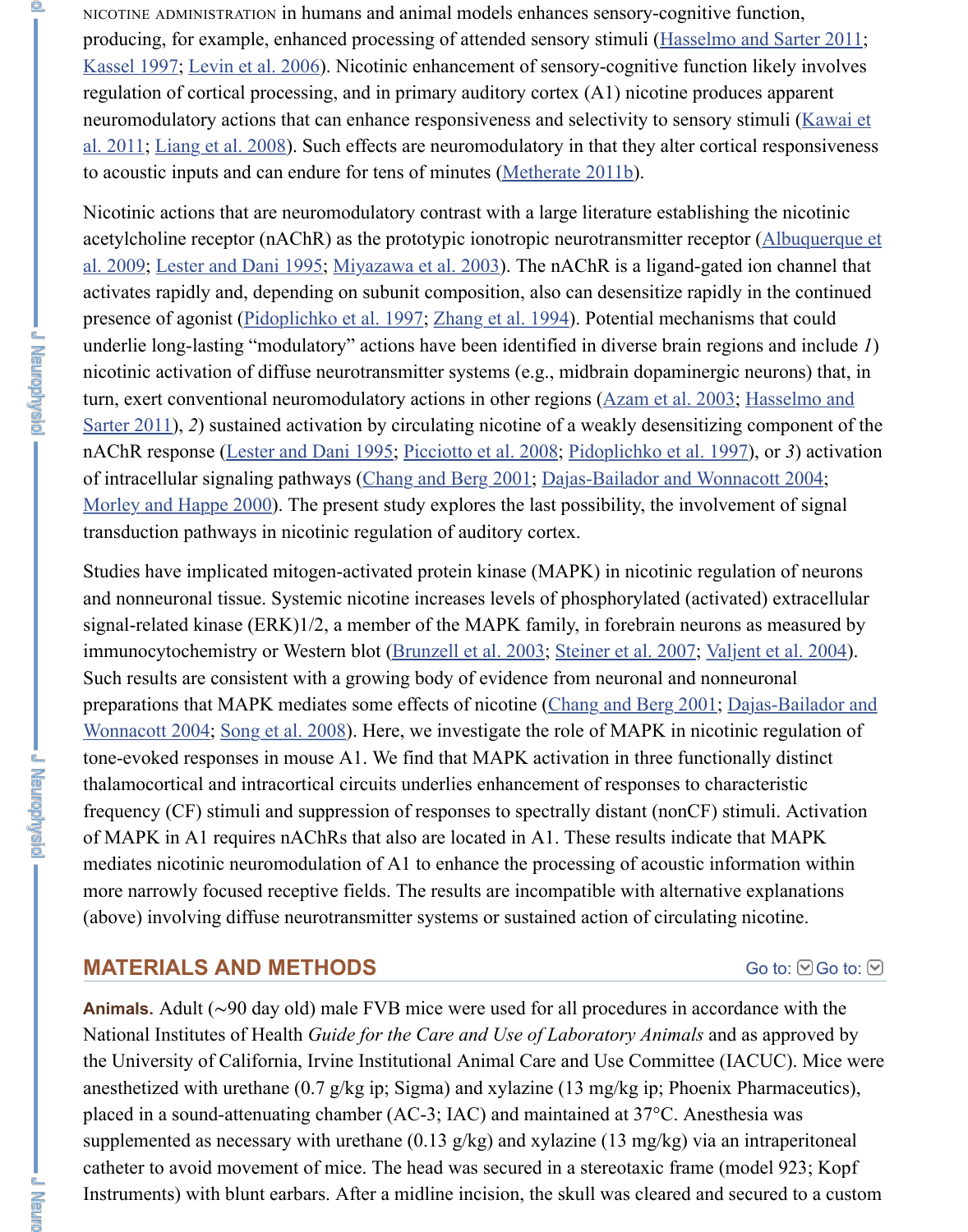with  $\mathcal{N}$  and a computer  $\mathcal{N}$  and delivered through and delivered through and delivered through and delivered through and delivered through and delivered through and delivered through and delivered through an open speaker (ES-1 or FF-1 with ED-1 driver; Tucker-Davis Technologies) positioned  $\sim$ 3 left ear. For calibration [sound pressure level (SPL), in dB re:  $20 \mu Pa$ ] a microphone Nexus amplifier; Brüel and Kjaer) was positioned in place of the animal at the tip of Tones were 100 ms in duration with 5-ms linear rise and fall ramps and ranges of  $1-4$ dB to 70 dB SPL. During data collection, stimuli were delivered at a rate of  $1/s$  in set

**Determination of A1 recording site.** To find a recording site in A1, we modified our previously described for rat (Kaur et al.  $2005$ ). Initially, we recorded tone-evoked res multiple sites  $\sim$ 250 µm apart along the anterior-posterior axis in auditory cortex, using micropipette. Based on responses to a standard set of tones (1–40 kHz in 2.5-kHz ste  $dB$  SPL in 5-dB steps), we determined CF (frequency with the lowest threshold) for  $\epsilon$ site. Initial maps of CF were determined from LFP recordings at the cortical surface, confirmation at a few sites by multiunit recordings in layer 4 (∼400-µm depth). CF n constructed to confirm the tonotopy expected for A1, including a reversal of tonotopy with the anterior auditory field (Stiebler et al. 1997). We then chose a site within A1 10–20 kHz and mapped along the dorsoventral axis of the presumed isofrequency reg with the shortest-latency, largest-amplitude surface LFP. This site was used for all sub-procedures. We inserted a 16[-channel multipr](https://www.ncbi.nlm.nih.gov/pmc/articles/PMC3362282/#B26)obe perpendicular to the pial surface to throughout the cortical depth and redetermined more precisely CF (1-kHz steps) and steps) based on the initial slope and onset latency of LFPs recorded 300–400 µm below Tone-evoked LFPs were considered threshold responses when their amplitude exceeded  $\overline{a}$ deviations from the baseline value determined over the 100 ms preceding the tone.

**Drug application.** Nicotine hydrogen tartrate (Sigma) was dissolved in saline and adj before systemic injection. The nicotine dose is reported as free base (1 mg/kg nicotine tartrate  $= 0.35$  mg/kg free base) [and was delivered s](https://www.ncbi.nlm.nih.gov/pmc/articles/PMC3362282/#B56)ubcutaneously. The MAPK-ERK inhibitor U0126 and its inactive analog U0124 (Calbiochem) were stored at −20°C as DMSO. Immediately before injection the stock was diluted in artificial cerebrospinal mM: 125 NaCl, 2.5 KCl, 25 NaHCO<sub>3</sub>, 1.25 KH<sub>2</sub>PO<sub>4</sub>, 1.2 MgSO<sub>4</sub>, 2.0 CaCl<sub>2</sub>, 10 dex  $(2\%$  final DMSO concentration). The injected solution also contained  $2\%$  tetramethy dextran (10 kDa; Invitrogen) or fluorescein dextran (10 kDa; Invitrogen) to mark injection sites. For thalamic and cortical microinjections we used a 0.5-µl Hamilton syringe fitted with a  $(\sim 20$ -μm tip). During injections an  $\sim 100$  nl (thalamus) or  $\sim 50$  nl (cortex) volume was over 5 min, and the injector was removed from the brain after an additional 10 min (a evoked responses were collected for ∼30 min before administration of nicotine, e.g., injections targeted the superior thalamic radiation (STR), which contains the initial  $\sim$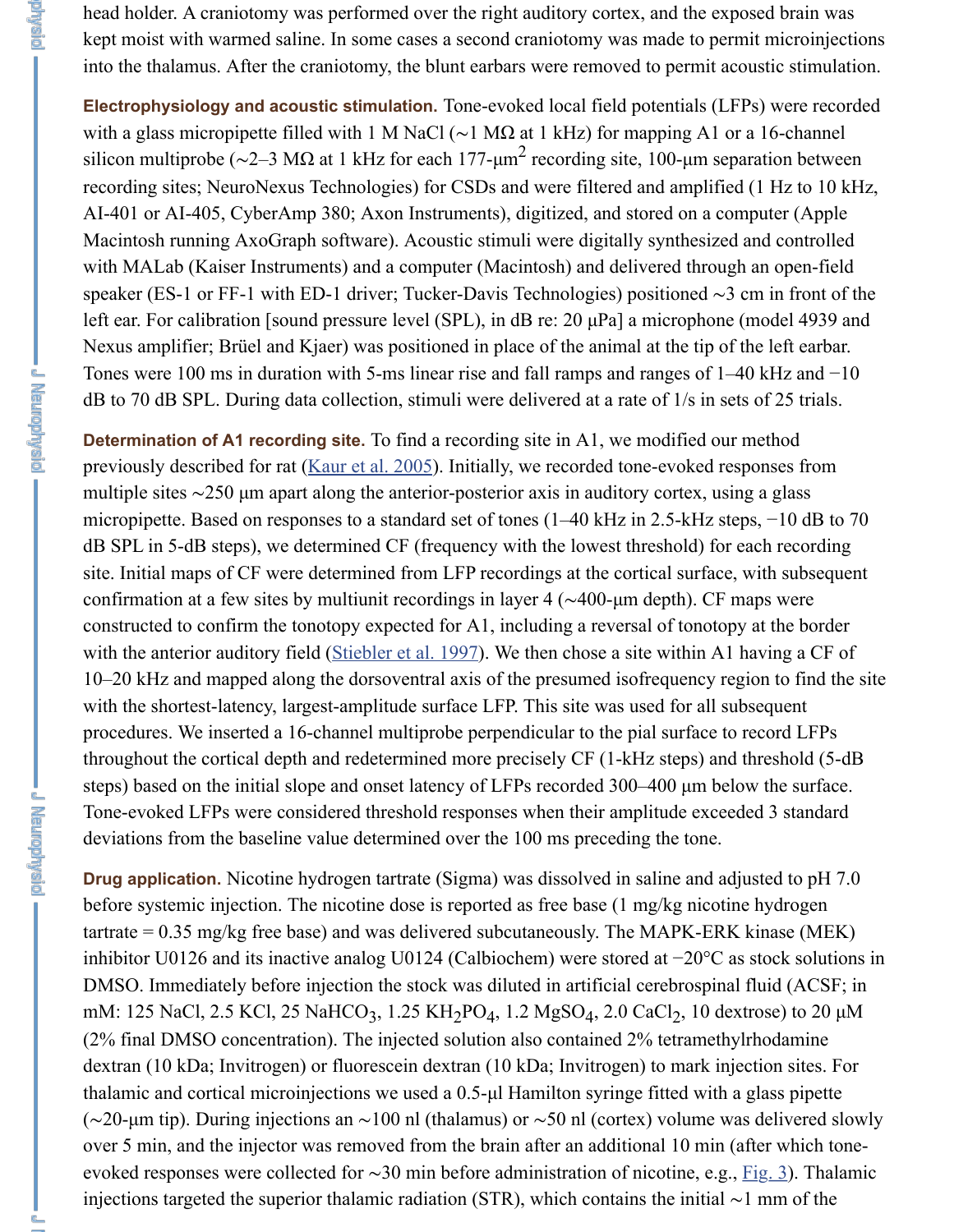

Time course and peak magnitude of systemic nicotine's effe[cts on](https://www.ncbi.nlm.nih.gov/pmc/articles/PMC3362282/#B10) CF-evoked current sinks in layers 4 and 2/3 after thalamic (*A*) or intracortical (*B*) microinjection of control drug (U0124) or MEK inhibitor (U0126). Measurements reflect thalamocortical **...**

**Physiology data analysis.** Each tone-evoked response is the average response to 25 stimulate and all  $\theta$ responses to CF and nonCF stimuli at threshold and two higher intensities were deter intervals before and after drug administration. CSD profiles were constructed off-line previously (Kaur [et al. 20](https://www.ncbi.nlm.nih.gov/pmc/articles/PMC3362282/figure/F3/)05; Kawai et al. 2007). One-dimensional CSD profiles are the second spatial spatial spatial spatial spatial spatial spatial spatial spatial spatial spatial spatial spatial spatial spatial spatial [derivative of the](https://www.ncbi.nlm.nih.gov/pmc/articles/PMC3362282/figure/F3/) LFP laminar profile (Muller-Preuss and Mitzdorf 1984); convention implies the location, timing, and magnitude of underlying synaptic excitation. The or was defined as the time at which the response crossed a threshold 2 standard deviations The middle-layer CSD trace with shortest onset latency (typically  $200-400 \mu m$  depth the initial sink and its initial amplitude considered a reflection of monosynaptic thala (note, however, that this middle-layer sink often is preceded by a deeper sink in layer Current sink magnitudes were measured in two ways: The initial sink's initial amplitude was measured in two ways: The initial sink's initial amplitudes 5 ms after onset, and for all sinks we measured peak amplitude over the first 100 ms offset). To obtain group CSD profiles (e.g.,  $Fig. 2$ ), individual prenicotine profiles we the largest-[amplitude current](https://www.ncbi.nlm.nih.gov/pmc/articles/PMC3362282/#B26) [sink, aligned so th](https://www.ncbi.nlm.nih.gov/pmc/articles/PMC3362282/#B27)at the initial (thalamocortical) sink w same depth (designated mid-layer 4 i[n figures\), and averaged across anim](https://www.ncbi.nlm.nih.gov/pmc/articles/PMC3362282/#B41)als.



## Fig. 1.

Laminar profile of characteristic frequency (CF) tone-evoked responses in A1. *Left*: representative example of local field potentials (LFPs) recorded with a 16-channel silicon multiprobe (12 channels shown, with the trace from the recording site visible **...**



## Fig. 2.

Effects of systemic nicotine on group CSD profiles in A1 for control animals (*A*) and after thalamic (*C*) or intracortical (*D*) [microi](https://www.ncbi.nlm.nih.gov/pmc/articles/PMC3362282/figure/F1/)njection of MEK inhibitor. *A*: nicotine enhanced CSD profiles evoked by CF stimuli (70 dB, *n* = 7) after control injections **...**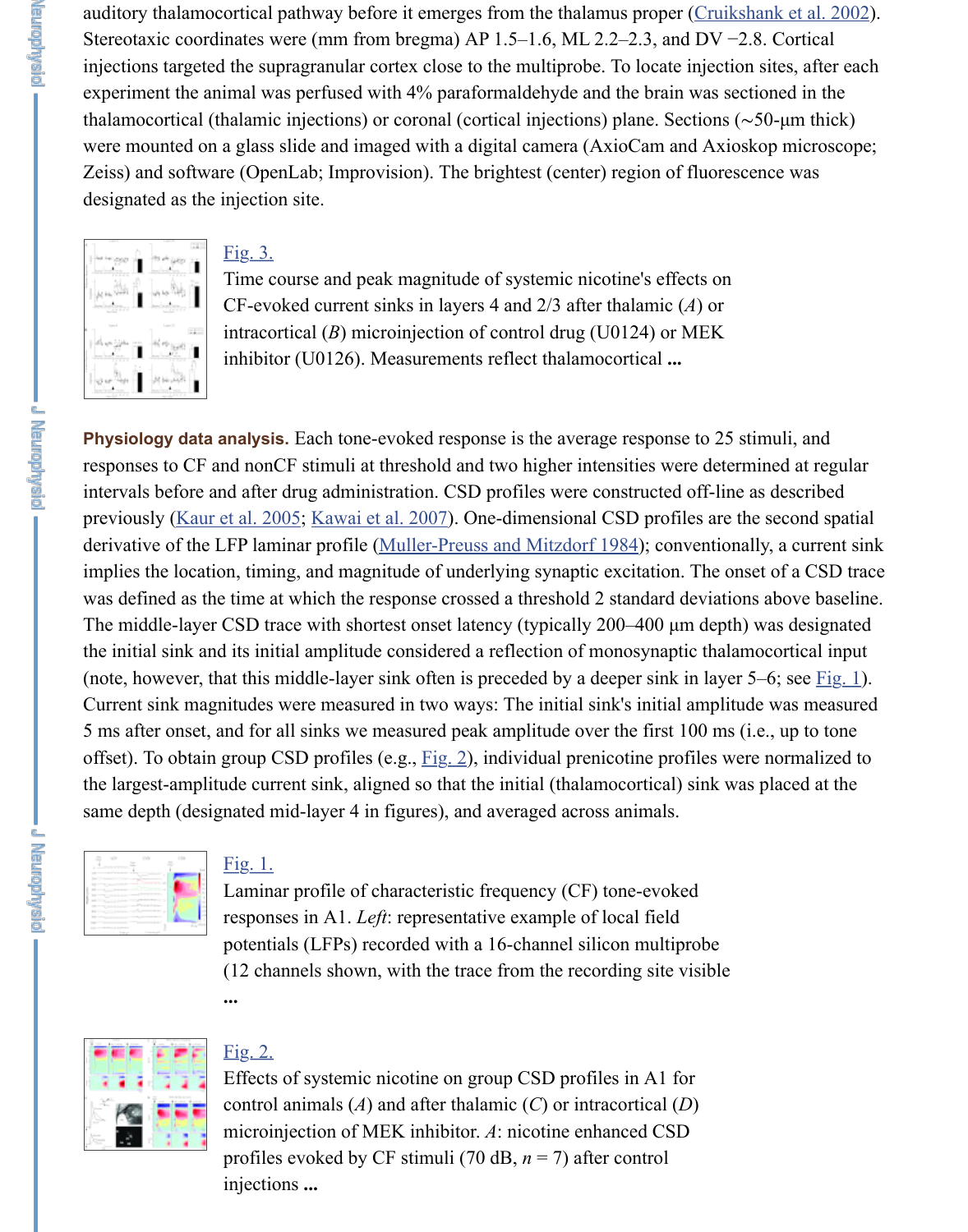(MANOVA) followed by post hoc paired *t*-tests (2-tailed) with Bonferroni correction. To determine drug effects, we first examined response data within each of two  $\sim$ 30-min time perio (baseline) and prenicotine (but after injection of  $U0124$  or  $U0126$ )—and confirmed r [by using multiple paire](https://www.ncbi.nlm.nih.gov/pmc/articles/PMC3362282/#B3)d *t*-tests to show that the four response measures within each 30-min period did did at  $\frac{1}{2}$ not differ. Recordings with unstable responses were not analyzed further. For stable responses and prenicotine data were grouped within each time period and compared to each other (pair of the test);  $\frac{1}{\sqrt{2}}$ prenicotine responses were compared to postnicotine responses (grouped into 14-min MANOVAs followed by appropriate post hoc tests with correction.

Immunolabeling. A separate group of adult male mice were anesthetized and prepare described above, except that two craniotomies were [perform](https://www.ncbi.nlm.nih.gov/pmc/articles/PMC3362282/figure/F3/)ed to expose auditory co hemispheres and the speaker was placed directly in front of the animal, 3 cm from its stereotaxic coordinates  $(2.75 \text{ mm}$  posterior and  $4.25 \text{ mm}$  lateral to bregma), we place microelectrode on the cortical surface or in layer  $4(400-\mu m \pm 1)$  and mapped (250cortical response to click stimuli in each hemisphere. We selected the site with the sh latency and a robust response, presumably within A1, for microinjection of drugs or (ACSF) prior to acoustic stimulation and subsequent immunohistochemistry. For mic used a glass micropipette with a ∼20-µm tip fitted on a 0.5-µl Hamilton syringe. Mic volume delivered over 5 min) were made at a depth of ~200 μm and consisted of AC antagonists dihydro-β-erythroidine (DHβE, 1  $\mu$ M) or methyllycaconitine (MLA, 10 n α4β2\* nAChRs (asterisk indicates presence of additional subunits) or  $α7$  nAChRs, re  $2\%$  fluorescein dextran (10 kDa, Invitrogen) for post hoc visualization of the injection Immediately after microinjection, we presented white noise bursts repeatedly for 15 m ms duration, 5-ms rise/fall ramps, 0.5 stimuli/s) followed by systemic nicotine as bef 5 min of white noise stimulation, the animal was removed from the acoustic chamber perfusion.

Animals were deeply anesthetized and perfused transcardially with ice-cold phosphate-(PBS), followed by 4% paraformaldehyde in PBS. Brains were removed and placed in fixative overnight and then rinsed with PBS and sectioned along the horizontal plane VF-200 microtome, Precisionary Instruments). Sections were rinsed in PBS and incu in a blocking solution of 5% donkey serum and  $0.3\%$  Triton X-100 in PBS at room to Sections were then placed in a solution containing the primary antibody against phos [phospho-p44/42 MAPK (Erk1/2) (Thr202/Tyr204) MAPK antibody, 1:400, rabbit m antibody; Cell Signaling Technology no. 4370] (Abdala-Valencia et al. 2011; Faber et blocking solution (5% donkey serum and  $0.3\%$  Triton X-100 in PBS) at 40°C for 24 sections were washed for 10 min three times in PBS, sections were incubated with se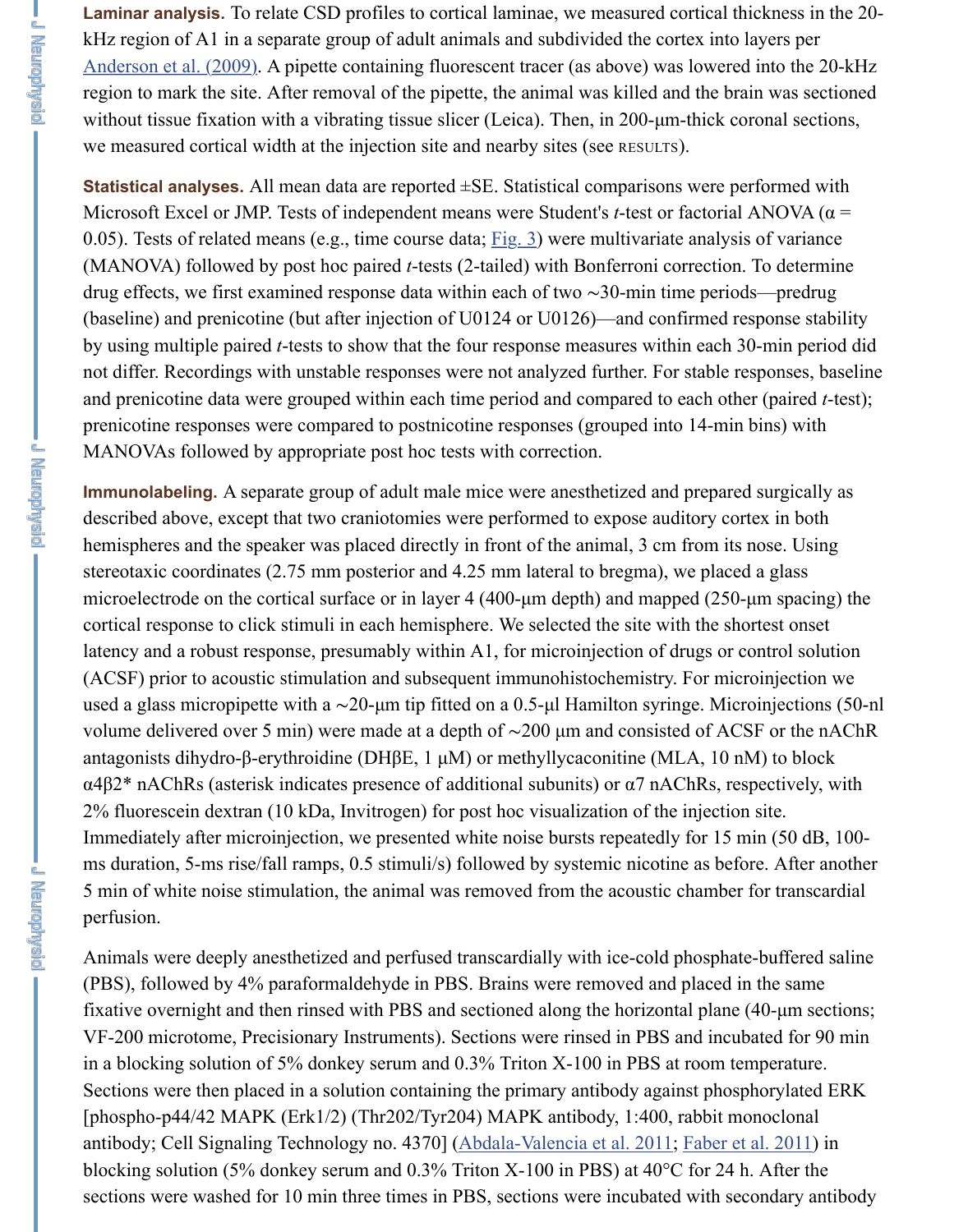center of the injection site); however, labeled cell counts did not differ by bin, and data were combined. Each bin spanned all cortical layers and itself was subdivided into five  $100$ - $\mu$ m-thick spanning the superficial half of cortex (approximately layers  $1-4$ ) and a single rectangle cortex (∼layers 5–6). Using imaging software (NIH ImageJ), we measured the size a each labeled cell and counted cells as immunopositive if the brightness exceeded background by 2011. standard deviations.

## **RESULTS**

We begin with a description of tone-evoked CSD profiles in mouse A1 and their regulation by systemic by systemic systemic system. nicotine. We then show the effects of microinjecting into the thalamus or cortex the drug selectively blocks activation of the MAPK family member ERK1/2 by inhibiting ME immediately upstream kinase required for activation of ERK1/2. Thalamic injections portion of the auditory thalamocortical pathway, whereas cortical injections targeted layers of A1. All injection sites were confirmed (with fluorescent dye) to be in the targeted regions, but all  $\alpha$ since drugs likely spread beyond the injection sites we distinguish only between corte when inferring locus of action. Finally, using immunolabeling techniques, we examined the distribution of cortical cells with phosphorylated (activated) MAPK and determined whether imn depended on nAChRs that also were located within A1.

**Tone-evoked CSD profiles in mouse A1.** After mapping to determine the location of MATERIALS AND METHODS), we selected a recording site with a CF of  $\sim$ 20 kHz in order responses to both CF and a second stimulus frequency ∼2 octaves lower (referred to inserted a 16-channel multiprobe electrode orthogonal to the cortical surface to record cortical layers simultaneously  $(100\text{-}\mu\text{m}$  separation between recording sites, with the f the cortical surface). At regular (∼7 min) intervals before and after administration of drugs, tone-evoked LFPs were elicited in response to CF and nonCF stimuli at intens below threshold to 70 dB SPL. CSD profiles were derived off-line. Results below are 70 dB SPL, except for an explicit comparison that confirms similar effects at different  $Fig. 4$ ).



#### Fig. 4.

Effects of nicotine and MEK inhibition are similar at all stimulus intensities tested. Graphs show effects of nicotine on current sinks in layer 4 (initial amplitude) and layer 2/3 (peak amplitude) evoked by CF stimuli at 3 intensities: acoustic threshold **...**

**LENGRAPHIC**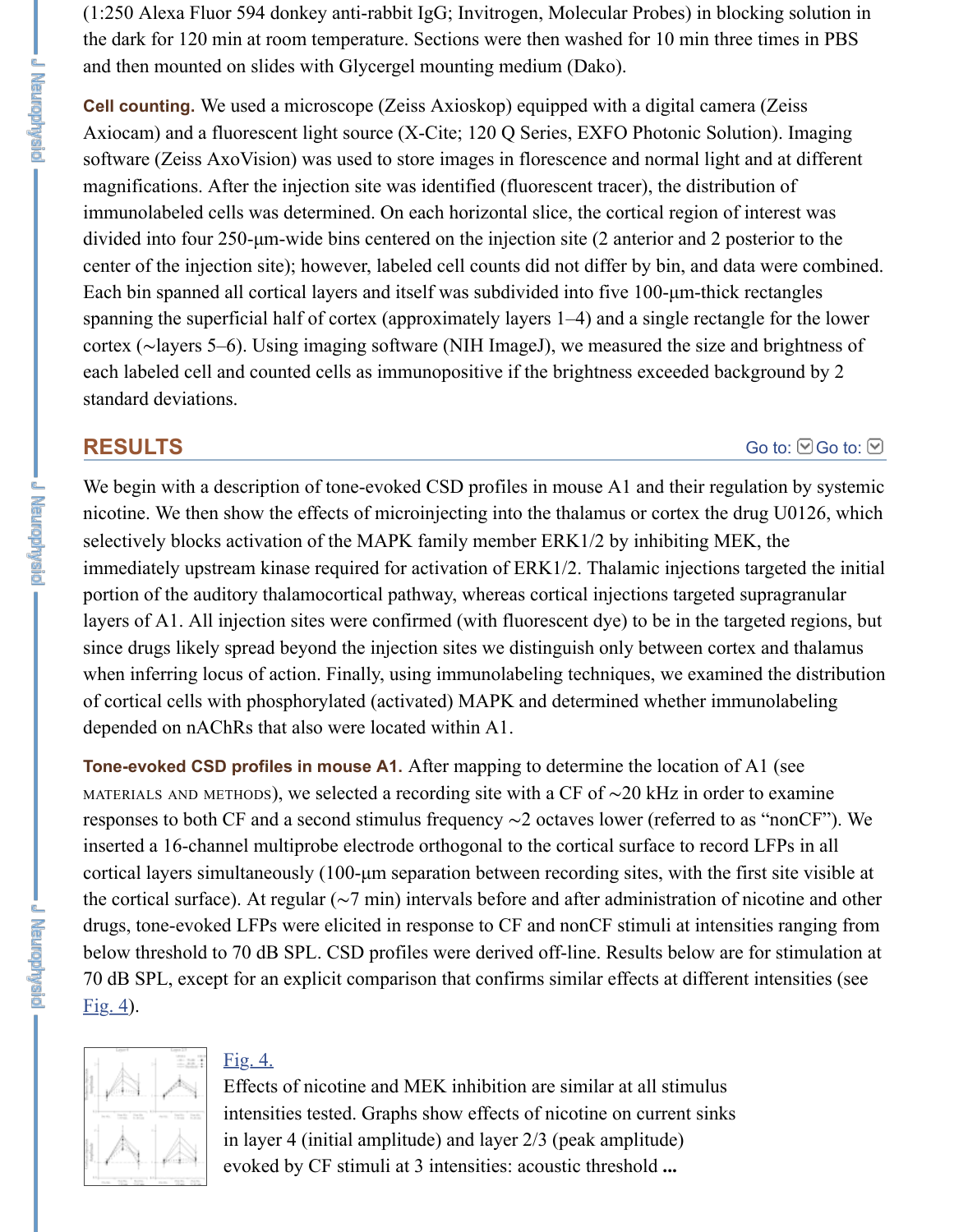cortical layers, we used the following laminar proportions (Anderson et al. 2009): layers occupied equal widths within the upper 50% of the cortex, and layers 5 and 6 were equal within the lower 50%. These laminar proportions are consistent with our own Nissl n however, was not used to estimate cortical width given the  $\sim$ 10% shrinkage due to fi 20-kHz injection site in fixed tissue  $899 \pm 16.8$  µm;  $n = 3$ ). Thus the cortical width of recording site is spanned by the first 11 recording sites on the 16-channel multiprobe illustrated here span the full cortical depth.

A sample CSD profile elicited by CF stimuli is shown in  $Fig. 1$  to illustrate the main CF stimuli typically elicited one or two major current sinks (putative sites of excitatory synaptic synaptic synaptic synaptic synaptic synaptic synaptic synaptic synaptic synaptic synaptic synaptic synaptic synaptic synap activity) in the middle and upper layers. The initial portion (first few milliseconds) of latency, middle-layer current sink presumably reflects thala[mocortical input \(at 4](https://www.ncbi.nlm.nih.gov/pmc/articles/PMC3362282/#B3)00-µm depth, or upper layer 4; Fig. 1) (Happel et al. 2010; Kaur et al. 2004, 2005). This initial current sink peaked with ∠ ms either within the same layer (layer 4) or in a more superficial layer (200- to 300- $\mu$ ) or 3; Fig. 1). A shift in the location of the main sink from layer 4 to layer  $2/3$  over tin most cases (65%,  $17/26$  animals). In fewer cases (35%,  $9/26$  mice), the peak of the m remained in the input layer. Longer-latency current sinks that could endure 100 ms or reflect substantial intracortical activity and were common throughout the middle and Other common response features include current sources [above](https://www.ncbi.nlm.nih.gov/pmc/articles/PMC3362282/figure/F1/) and below the current most animals, a small but clear current sink in deeper layers (at  $800$ -µm depth in Fig. the layer 4 initial sink. Apart from this brief response, in most animals infragranular activity was weak. and tone-evoked activity typically was restricted primarily to input and supragranular

J Maydphysic

- J Keynerysie

Becaus[e of the](https://www.ncbi.nlm.nih.gov/pmc/articles/PMC3362282/figure/F1/) [similarity of CF-evo](https://www.ncbi.nlm.nih.gov/pmc/articles/PMC3362282/#B21)[ked CSD profile](https://www.ncbi.nlm.nih.gov/pmc/articles/PMC3362282/#B25)s [acros](https://www.ncbi.nlm.nih.gov/pmc/articles/PMC3362282/#B26)s animals, we constructed Fig.  $2A$ ). Individual CSD profiles were normalized to the largest-amplitude current si preni[cotine](https://www.ncbi.nlm.nih.gov/pmc/articles/PMC3362282/figure/F1/) condition and aligned across animals by assigning the shortest-latency m sink to the same position (designated mid-layer 4 in  $Fig. 2A$ ). The normalized profile averaged across animals. Depth in cortex was assigned to layers by using information thickness of layers (above), and layers 2 and 3 were grouped by convention and because could be found in either. Many of the same features seen in individual examples ( $Fig$ group average, including a main (largest amplitude) sink centered either in layer 4 or lasting intracortical sinks in layers 2–4, and little or no activity in layers 5–6 except for response preceding the layer 4 onset. Because variability in the laminar location of the individual animals within each group, the main sink in group profiles could be found [\(e.g., Fi](https://www.ncbi.nlm.nih.gov/pmc/articles/PMC3362282/figure/F2/)g. 2*D*) or layer 2/3 (e.g., Fig. 2*A*).

Nicotinic modulation of CF-evoked CSD profiles. I[n prelim](https://www.ncbi.nlm.nih.gov/pmc/articles/PMC3362282/figure/F2/)inary experiments, system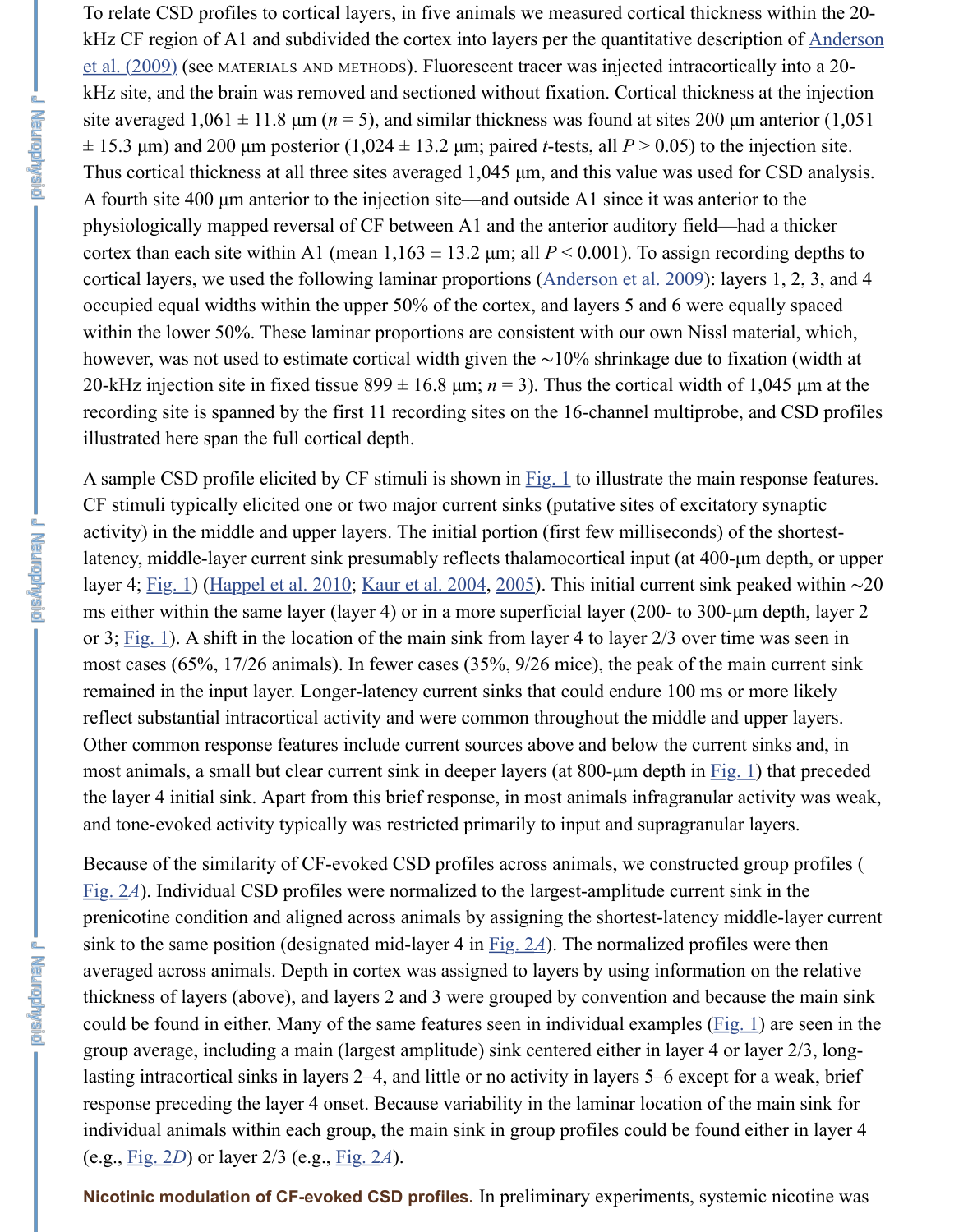The effect of systemic nicotine on  $\mathbb{R}^d$  profiles can be seen in control experiments during during during during during during during during during during during during during during during during during during durin which the inactive drug U0124 was injected into the thalamus or cortex. The group C shown in <u>Fig. 2A</u> (thalamic control injection,  $n = 7$ ; lower panels show first 20 ms after the one only only and  $n = 7$ ; and  $n = 7$ ; and  $n = 7$ ; and  $n = 7$ ; and  $n = 1$ example CSD traces are in **Fig. 2B**. Systemic nicotine enhanced tone-evoked respons prominently in layers  $2-4$  (Fig.  $2A$ ). In particular, nicotine reduced the latency and in amplitude of the initial current sink in layer 4 and the main current sink in layer 2/3 (Fig. 2<sup>2</sup>). also enhanced longer-latency sinks, but because of their variable laminar location and effects are less obvious.

These effects are consistent with previous reports of nicotinic enhancement of sensor responses in LFP single unit and multiunit recordings (Harkrider and Champlin 2001; 2006; Oldford and Castro-Alamancos 2003; Parkinson et al. 1988). Unlike previous reports the present study explicitly identifies two potential loci of nicotinic action. First, nico of thalam[ocortica](https://www.ncbi.nlm.nih.gov/pmc/articles/PMC3362282/figure/F2/)l input implies a precortical locus consistent with, for example, recent nAChRs regulate excitabili[ty of au](https://www.ncbi.nlm.nih.gov/pmc/articles/PMC3362282/figure/F2/)ditory thalamocortical axons (Kawai et al. 2007). enhancement of intracortic[al curren](https://www.ncbi.nlm.nih.gov/pmc/articles/PMC3362282/figure/F2/)t sinks suggests either *1*) an intracortical locus of intracortical propagation of enhanced thalamocortical input. Thus the neuromodulato systemic nicotine could result from actions in the thalamocortical pathway (or any pr relay) and, possibly, intracortical circuits. To test for MAPK-mediated modulation at injected the MEK inhibitor U0126 into either the thalamocortical pathway or supragraphic then tested for effects of systemic nicotine.

## **Effects of thalamic or cortical microinjection of MEK inhibitor on nicotinic modula profiles.**

The MEK inhibitor U0126 (20  $\mu$ M; 100 nl in thalamus or 50 nl in cortex) was microing prior to systemic nicotine, since such pretreatment (dose and dur[ation\) is known to](https://www.ncbi.nlm.nih.gov/pmc/articles/PMC3362282/#B27) se MAPK activation (phosphorylation of  $ERK1/2$ ) in a wide variety of tissues including (Favata et al. 1998; Roberson et al. 1999; Shobe et al. 2009; Steiner et al. 2007; Wels Thalamic injections targeted the initial  $\sim$ 1-mm segment of the auditory thalamocortic (STR); all fluorescently labeled injection sites were centered in, or largely overlapped STR. Cortical injections were centered in supragranular layers adjacent to the CSD n Injection sites were confirmed after each experiment by visualizing the fluorescent d with drugs (Fig. 2*B*, *right*, shows a thalamic injection in STR).

Thalamic injection of MEK inhibitor preferentially reduced the effects of systemic ni tone-evoked thalamocortical current sink (Fig. 2*C*). The group CSD profile shows the enhanced tone-evoked activity in supragranular layers but had lesser effects on the ea layer 4 (Fig. 2*C*; lower panels show initial response in layer 4). In contrast, cortical in

**District Mand**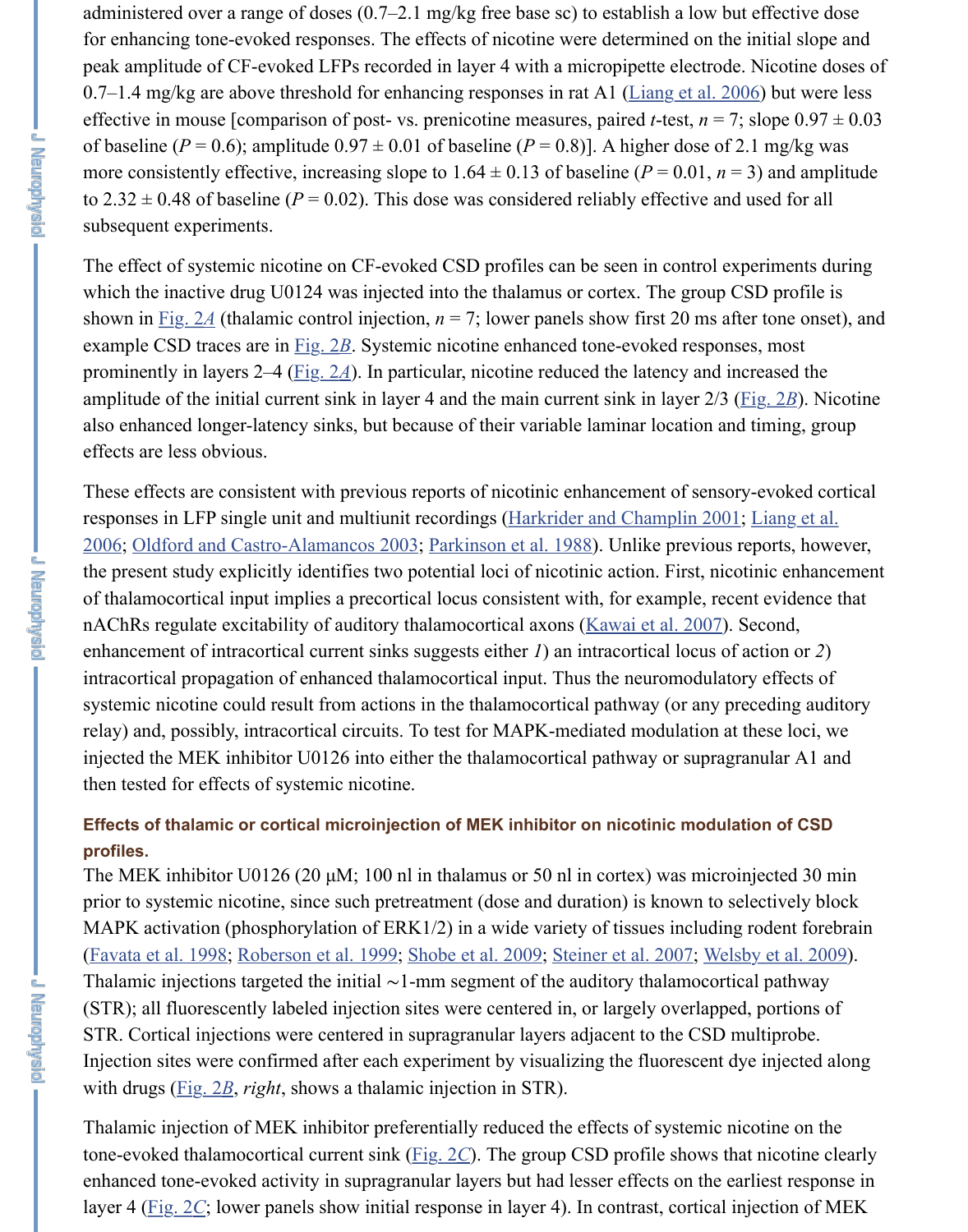likely reflects both thalamocortical and intracortical processing. In control animals, nicotine decreased latencies and increased amplitudes for the layer 4 and layer 2/3 current sinks (F[ig. 2](https://www.ncbi.nlm.nih.gov/pmc/articles/PMC3362282/figure/F2/)*B*) CSD pro[files and](https://www.ncbi.nlm.nih.gov/pmc/articles/PMC3362282/figure/F2/) summarized in Table 1.



≃

**- Alexandry Service** 

- Prenddyddira'r -

#### Table 1.

Effects of systemic nicotine on CF tone-evoked current sinks a[fter](https://www.ncbi.nlm.nih.gov/pmc/articles/PMC3362282/figure/F2/) thalamic or cortical injections of control drug or MEK inhibitor

Group data in  $Fig. 3$  show the magnitude and time course of drug effects on thalamoc (layer 4 sink, onset latency and amplitude at 5 ms;  $\underline{Fig. 3}$ , *A* and *B*, *left*) and intracortical 2/3 sink, peak latency and amplitude;  $\underline{Fig. 3}$ , *A* and *B*, *right*). Histograms in  $\underline{Fig. 3}$  and summarize peak effects of nicotine over 15–30 min (or 30-min average, if no [effect of](https://www.ncbi.nlm.nih.gov/pmc/articles/PMC3362282/figure/F2/) Figure 3A, *left*, shows the effects [of thala](https://www.ncbi.nlm.nih.gov/pmc/articles/PMC3362282/table/T1/)mic drug injections. Prior to systemic nicoting measures were not affected by thalamic injection of the control drug, U0124 (deliver [followed by 10-min rest; a](https://www.ncbi.nlm.nih.gov/pmc/articles/PMC3362282/table/T1/)ll responses normalized to prenicotine values). In controls, reduced latencies and enhanced amplitudes for the initial layer 4 sink (onset latency and ms; Fig. 3*A*, *left*), the peak layer 2/3 sink (peak latency and peak amplitude; Fig. 3*A*, peak sink in layer 4 (not shown; Table 1) [all comparisons MANOVAs, postnicotine 14-min bins a[nd](https://www.ncbi.nlm.nih.gov/pmc/articles/PMC3362282/figure/F3/) *P* values indicate outcome of post hoc tests with Bonferroni correction, AND METHODS,  $n = 7$ ; layer 4 onset latency:  $F(4,24) = 5.26$  $F(4,24) = 5.26$ ,  $P = 0.0035$ ; layer 4 peak l 3.98,  $P = 0.0128$ ; layer 2/3 peak laten[cy:](https://www.ncbi.nlm.nih.gov/pmc/articles/PMC3362282/figure/F3/)  $F(4,24) = 3.58$  $F(4,24) = 3.58$  $F(4,24) = 3.58$ ,  $P = 0.019$ ; layer 4 [initial](https://www.ncbi.nlm.nih.gov/pmc/articles/PMC3362282/figure/F3/) am 2.79, *P* = 0.04; layer 4 peak amplitude: *F*(4,24) = 3.88, *P* = 0.014; layer 2/3 peak amplitude: *F*(4,24) = [2.78,](https://www.ncbi.nlm.nih.gov/pmc/articles/PMC3362282/figure/F3/) *P* = 0.04]. The effects of nicotine lasted ~14–28 min. Statistically significant posterior. points were averaged to obtain peak values shown in histograms and compared to pre Fig. 3*A*; Table 1 lists outcome of pre- vs. postnicotine paired *t*-tests,  $n = 7$ ). Thus nice amplitudes and decreased latencies of tone-evoked current sinks attributed to both that intr[acortical](https://www.ncbi.nlm.nih.gov/pmc/articles/PMC3362282/figure/F3/) processing.

Microinjection into the thalamu[s of the M](https://www.ncbi.nlm.nih.gov/pmc/articles/PMC3362282/table/T1/)EK inhibitor U0126 differentially affected regulation of thalamocortical versus intracortical responses. In the presence of thalan inhibition, systemic nicotine did not affect the onset latency or initial amplitude of th sink  $[Fig. 3A, left; MANOVAs, n = 5 or 6; latency:  $F(4,20) = 0.753, P = 0.567$ ; ampl$ 0.74,  $P = 0.57$ ]. However, nicotine still reduced the peak latency and increased the peak the layer 2/3 current sink  $[\underline{Fig. 3A}, right]$ ; latency:  $F(4,16) = 3.006$ ,  $P = 0.05$ ; amplitude:  $P = 0.003$ . The inhibitor also blocked nicotine's effect on the layer 4 sink peak latency  $[n = 6, \text{ not shown}, \text{Table 1}; \text{ latency}: F(4,20) = 1.87, P = 0.155; \text{ amplitude}: F(4,20) = 0.37, P = 0.37, P = 0.37, P = 0.37, P = 0.37, P = 0.37, P = 0.37, P = 0.37, P = 0.37, P = 0.37, P = 0.37, P = 0.37, P = 0.37, P = 0.37, P = 0.37, P = 0.37, P = 0.37, P = 0.37, P = 0.37, P = 0.37, P =$  $[n = 6, \text{ not shown}, \text{Table 1}; \text{ latency}: F(4,20) = 1.87, P = 0.155; \text{ amplitude}: F(4,20) = 0.37, P = 0.37, P = 0.37, P = 0.37, P = 0.37, P = 0.37, P = 0.37, P = 0.37, P = 0.37, P = 0.37, P = 0.37, P = 0.37, P = 0.37, P = 0.37, P = 0.37, P = 0.37, P = 0.37, P = 0.37, P = 0.37, P = 0.37, P =$  $[n = 6, \text{ not shown}, \text{Table 1}; \text{ latency}: F(4,20) = 1.87, P = 0.155; \text{ amplitude}: F(4,20) = 0.37, P = 0.37, P = 0.37, P = 0.37, P = 0.37, P = 0.37, P = 0.37, P = 0.37, P = 0.37, P = 0.37, P = 0.37, P = 0.37, P = 0.37, P = 0.37, P = 0.37, P = 0.37, P = 0.37, P = 0.37, P = 0.37, P = 0.37, P =$ The effects of thalamic MEK inhibitor are summarized in the histograms and Table 1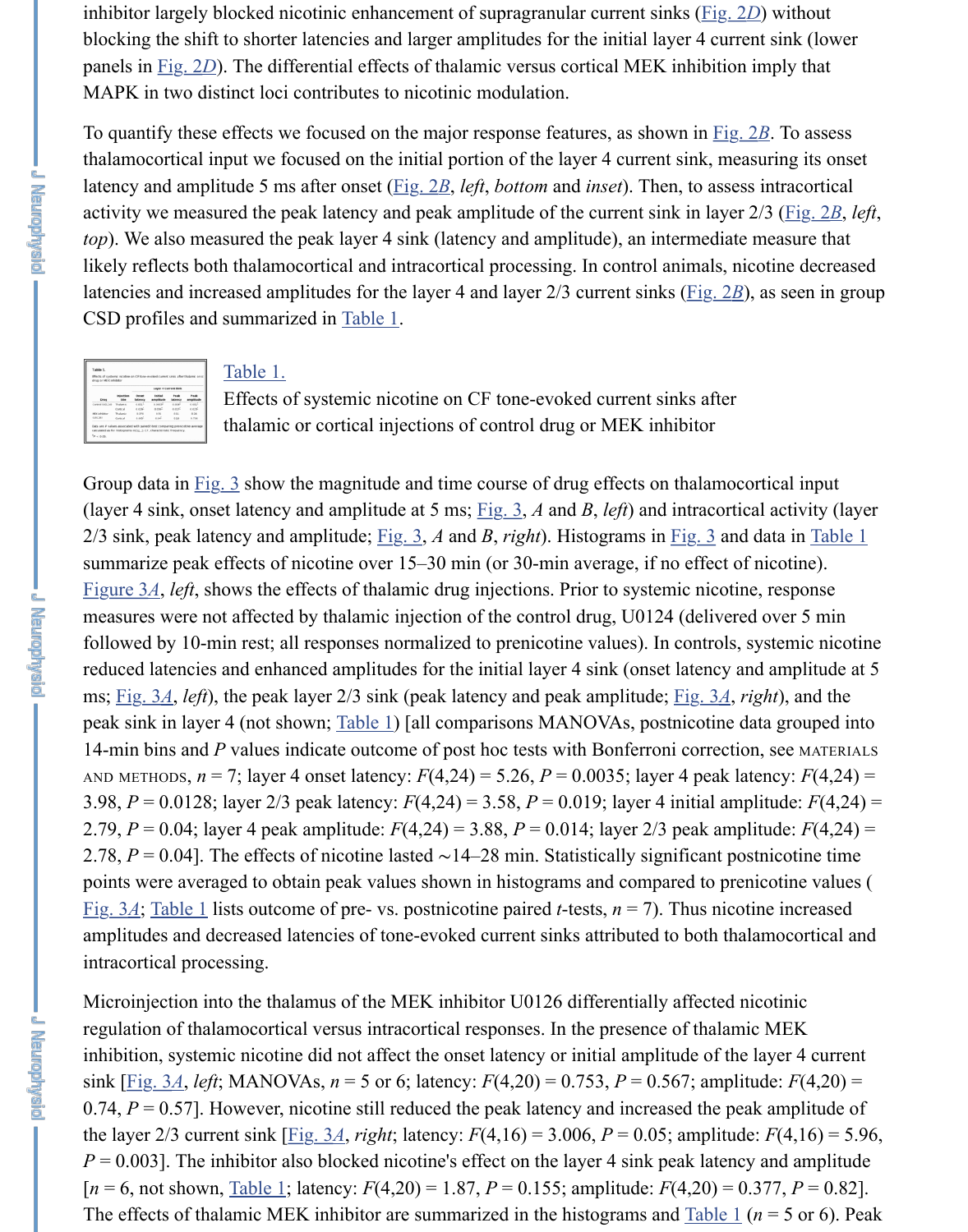peak amplitude: *F*(4,20) = 5.79, *P* = 0.003; layer 2/3 peak amplitude: *F*(4,20) = 3.52, *P* = 0.02]. Peak nicotine effects are sum[marized](https://www.ncbi.nlm.nih.gov/pmc/articles/PMC3362282/figure/F3/) in the histograms and **Table 1** (pre- vs. postnicotine, 6).

In contrast to the effects of thalamic MEK inhibition, however, intracortical MEK inhibition. nicotine's effect on the intracortical (layer  $2/3$ ) sink's peak latency and amplitude but the decreased onset latency and increased initial amplitude for the l[ayer 4 s](https://www.ncbi.nlm.nih.gov/pmc/articles/PMC3362282/figure/F3/)ink [Fig. 3*B*  $= 6$ ; layer 4 onset latency:  $F(4,20) = 3.031$ ,  $P = 0.04$ ; layer 4 peak latency:  $F(4,20) =$ layer 2/3 peak latency:  $F(4,20) = 1.106$ ,  $P = 0.38$ ; layer [4 initial a](https://www.ncbi.nlm.nih.gov/pmc/articles/PMC3362282/figure/F3/)mplitude:  $F(4,20) =$ layer 4 peak amplitude:  $F(4,20) = 0.9$ ,  $P = 0.48$ ; layer 2/3 peak amplitude:  $F(4,20) =$ The effects of cortical MEK inhibition are summarized in the histograms and Table 1 postnicotine paired *t*-tests,  $n = 6$ ). Peak effects of nicotine (histograms) also were con drug conditions and significant differences indicated in **Fig. 3***B* (between-bar compari Thus inhibition of MAPK activation in the cortex reduced nicotine's effect on the CF current sink but not its effect on the initial layer 4 current sink, confirming the contra thalamic versus cortical MEK inhibition.

Note that prior to nicotine administration, injection of MEK inhibitor into the thalam cortex (Fig. 3B) did not by itself affect amplitude or latency measures for any current paired *t*-tests comparing average baseline vs. average prenicotine responses, *P* values indicating that blockade of thalamic or cortical MAPK activation per se did n[ot affect](https://www.ncbi.nlm.nih.gov/pmc/articles/PMC3362282/table/T1/) responses.

Comparison of results across stimulus intensity. Alth[ough th](https://www.ncbi.nlm.nih.gov/pmc/articles/PMC3362282/figure/F3/)e results presented abo acoustic stimulation at 70 dB SPL, similar results were observed for CF stimuli at all Figure  $\frac{4}{5}$  summarizes the effects of nicotine on responses to CF stimuli at threshold in 0.84 dB SPL,  $n = 26$ ) and two higher intensities (40 dB, 70 dB), separately for the initial layer 4 current 0.84 current and a current of the initial layer 4 current of the initial layer 4 current of the initial layer 4 c sink ( $Fig. 4$ , *left*), and the peak layer 2/3 sink ( $Fig. 4$ , *right*). After control injections of thalamus ( $Fig. 4, top$ ) or cortex ( $Fig. 4, bottom$ ), nicotine enhanced all response ampl intensit[y tested](https://www.ncbi.nlm.nih.gov/pmc/articles/PMC3362282/figure/F3/) ( $\underline{Fig. 4}$ ; paired *t*-tests, *P* values < 0.05;  $n = 6$  or 7 at each intensity for injections;  $n = 6$  for cortical injections). Injection into the thalamus of the MEK inhibitor block nicotine's effect in layer 4 ( $\underline{Fig. 4}$ , *top*; paired *t*-tests,  $P > 0.05$ ,  $n = 6$  at each intensity  $2/3$  ( $P < 0.05$ ), similarly at each intensity. Conversely, cortical injection of the MEK nicotine's effect on the layer 2/3 sink ( $\underline{Fig. 4}$ , *bottom*; paired *t*-tests,  $P > 0.05$ ,  $n = 6$  at but not on the layer 4 sink ( $P < 0.05$ ). The effects of nicotine and MEK inhibition, the [vary with](https://www.ncbi.nlm.nih.gov/pmc/articles/PMC3362282/figure/F4/) acoustic intensity.

Thus [blocki](https://www.ncbi.nlm.nih.gov/pmc/articles/PMC3362282/figure/F4/)ng activation of MAPK in thalam[us vers](https://www.ncbi.nlm.nih.gov/pmc/articles/PMC3362282/figure/F4/)us cortex differentially blocks ni

**Theology** 

**J Neuropysic .**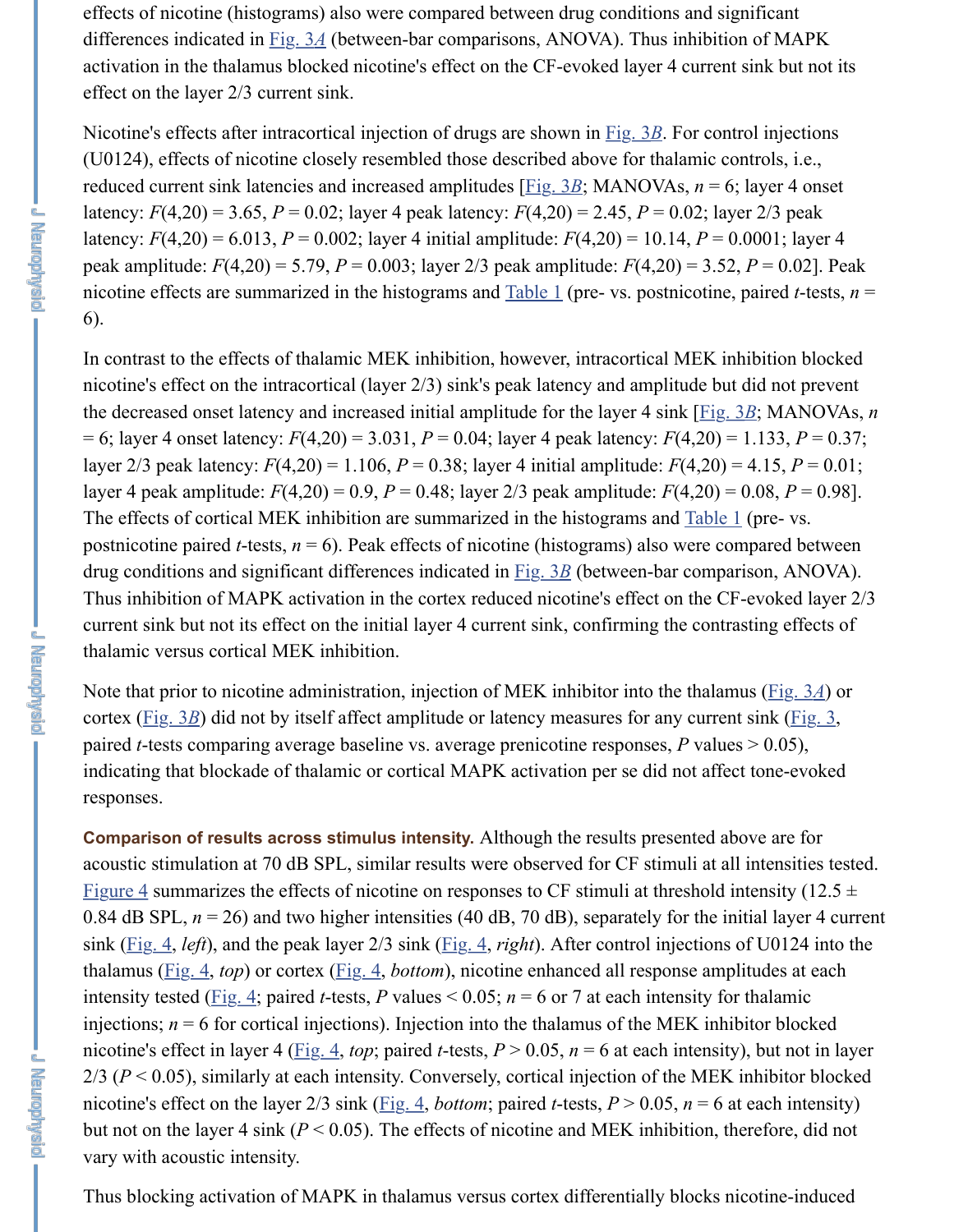different measures: *1*) peak current sink in layer 4, *2*) peak current sink in layer 2/3, and *3*) largestamplitude sink, regardless of layer. As shown in **Fig. 54** for an individual animal, even enhanced responses to CF stimuli ( $Fig. 5A$ , *top*), at the same time it reduced response stimuli (Fig. 5*A*, *bottom*). In group data (Fig. 5*B*), nicotine reduced by ∼20% the pea largest current sink evoked by nonCF stimuli (data combined from control animals after a U0124 into thalamus or cortex; paired *t*-test,  $n = 12$ ,  $P = 0.005$ ) and showed a tenden peak sink in layer 4 ( $P = 0.053$ ) but did not affect the peak sink in layer 2/3 ( $P = 0.65$ ). which measurement is employed, nicotine consistently increased the contrast between responses (either suppressed or not affected) and enhanced CF-evoked responses.



**England** 

J Naumphysic

**Pierront Mendian** 

#### [Fig. 5](https://www.ncbi.nlm.nih.gov/pmc/articles/PMC3362282/#B26).

Effects of nicotine and MEK i[nhibition](https://www.ncbi.nlm.nih.gov/pmc/articles/PMC3362282/figure/F5/) on CSD profiles evoked by spectrally distan[t \(nonCF](https://www.ncbi.nlm.nih.gov/pmc/articles/PMC3362282/figure/F5/)) stimuli. *A*: in this example, systemic nicotine simultaneousl[y enhan](https://www.ncbi.nlm.nih.gov/pmc/articles/PMC3362282/figure/F5/)ced CF-evoked current sinks (*top*) and reduced most activity evoked in response to nonCF stimuli **...**

[To determine the](https://www.ncbi.nlm.nih.gov/pmc/articles/PMC3362282/figure/F5/) [contrib](https://www.ncbi.nlm.nih.gov/pmc/articles/PMC3362282/figure/F5/)ution of MAPK activation to nicotinic suppression of nonCFresponses, we measured the effects of MEK inhibitor on nicotinic regulation of the la current sink. After microinjection of U0126 into the thalamus or cortex, nicotine did amplitude of the largest current sink (Fig. 5*B*; thalamic injection, paired *t*-test,  $n = 5$ , injection,  $n = 6$ ,  $P = 0.217$ ). Thus the suppressive effect of nicotine on nonCF-evoked with its enhancing effect on CF-evoked responses, requires activation of MAPK.

Activated-MAPK immunofluorescence and dependence on cortical nAChRs. In a f experiments, we determined the distribution of cells in A1 with nicotine-induced acti and the dependence on nAChRs that also are in A1 (as opposed to, for example, nAC diffuse neurotransmitter systems originating in the brain stem that, in turn, project to six adult mice to bilateral white noise acoustic stimulation and systemic nicotine after  $\alpha$ auditory cortex in one hemisphere with control solution (ACSF) and in the contralate with a nAChR antagonist, either DH $\beta$ E (50 nl, 1 µM) or MLA (10 nM) to block  $\alpha$ 4 $\beta$ 2 respectively. In each animal, both int[racortica](https://www.ncbi.nlm.nih.gov/pmc/articles/PMC3362282/figure/F5/)l injection sites were marked with fluor Fig. 6*A*). After 5 min of postnicotine acoustic stimulation, animals were perfused and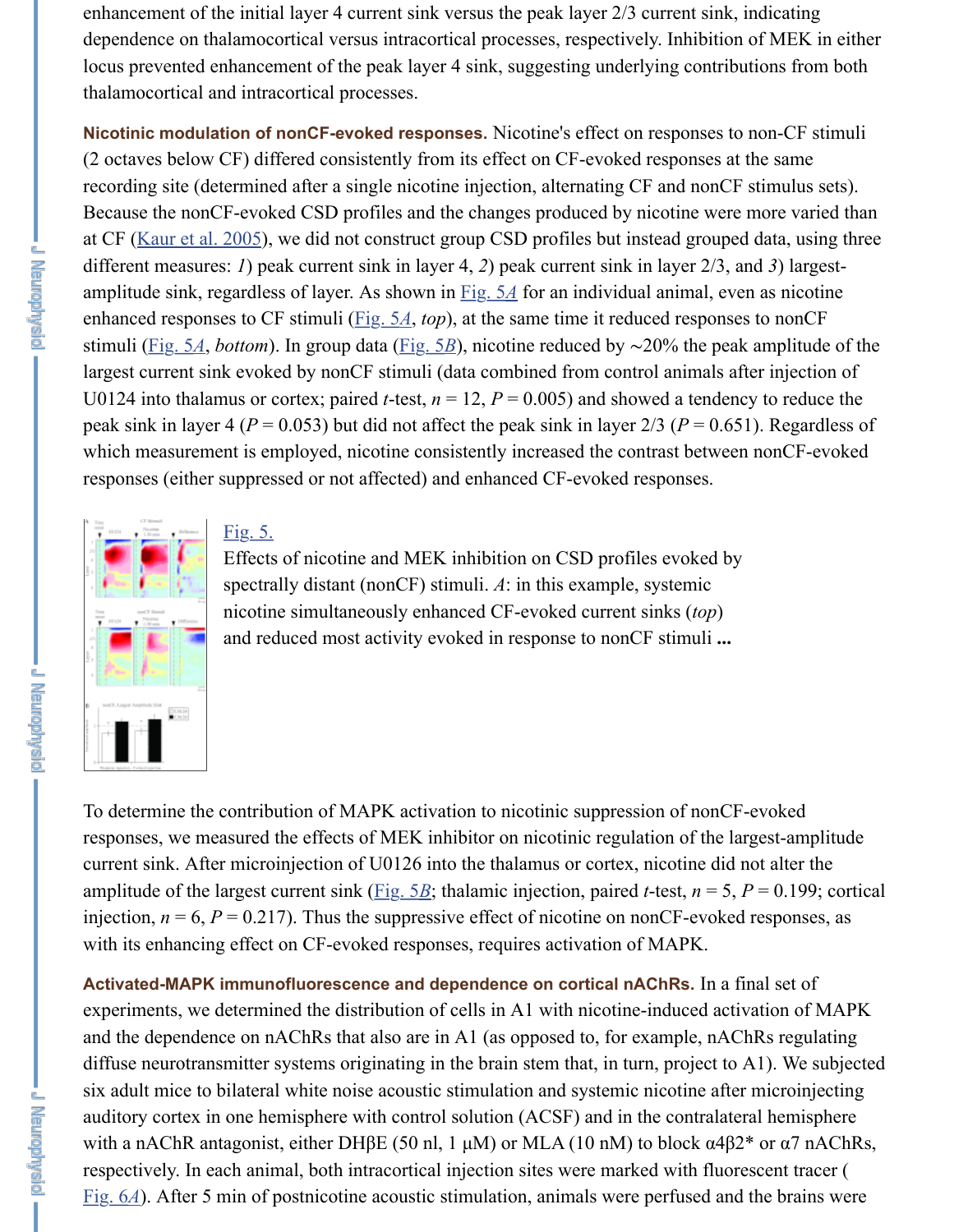

[In control hemis](https://www.ncbi.nlm.nih.gov/pmc/articles/PMC3362282/figure/F6/)pheres (ACSF microinjection), immunolabeled cells were found prin layers of A1 (Fig.  $6B$ ), especially from 100  $\mu$ m to 300  $\mu$ m below the pia (Fig.  $6C$ ; AN depth distributions in 100-µm bins, all  $P < 0.05$ ). The majority of immunolabeled cel somatic staining but beyond that did not have readily identifiable morphology, and so short, vertically oriented processes (Fig. 6*B*). The immunolabeling of somata was blo by intracortical DHβE but not affected by intracortical MLA (Fig. 6, *B* and *C*; ANOV 100-μm-wide bins in control vs. drug hemispheres; DHβE:  $P < 0.05$  for 0–100 μm, 1 200–300  $\mu$ m,  $n = 3$  animals; MLA:  $P > 0.05$  for all depths,  $n = 3$  animals). Thus nico MAPK in A1 depends on  $\alpha$ 4 $\beta$ 2<sup>\*</sup>, but not  $\alpha$ 7, nAChRs that are also in A1.

In two additional animals, the brain was sectioned in a near-horizontal plane so as to thalamocortical pathway (Cruikshank et al.  $2002$ ). We focused on the first  $1-2$  mm of thalamocortic[al pathw](https://www.ncbi.nlm.nih.gov/pmc/articles/PMC3362282/figure/F6/)ay, including STR, looking for immunolabeled pro[cesses. A](https://www.ncbi.nlm.nih.gov/pmc/articles/PMC3362282/figure/F6/)lth portion of the thalamocortical pathway anterior to the hippocampus did contain diffuse, abovebackground levels of immunofluore[scence,](https://www.ncbi.nlm.nih.gov/pmc/articles/PMC3362282/figure/F6/) there were few identifiable processes and not pursued further.

# **DISCUSSION**

The results show that modulation of tone-evoked responses in A1 by systemic nicotine MAPK-mediated signal transduction. Enhancement of CF-evoked current sinks in lay involves independent activation of MAPK within thalamocortical and local intracorti whereas nicotinic suppres[sion of responses to spe](https://www.ncbi.nlm.nih.gov/pmc/articles/PMC3362282/#B10)ctrally distant (nonCF) stimuli depe suppress activity along long-distance intracortical pathways. Activation of cortical M depends on activation of  $\alpha$ 4 $\beta$ 2\* nAChRs located in A1. Thus nicotinic modulation of integration in A1, the end result of which is to shift cortical processing toward favori involves activation of MAPK in at least three distinct circuits.

Nicotinic "neuromodulation" via ionotropic nAChRs and MAPK. The nAChR is the ionotropic receptor, a ligand-gated ion channel best known for its role at the neuromuscular in but also well known for actions in the brain (Albuquerque et al. 2009; Lester and Dan Pidoplichko et al. 1997). Neuronal nAChRs are pentamers comprised of  $\alpha$ - and β-sub

**J Navightysic**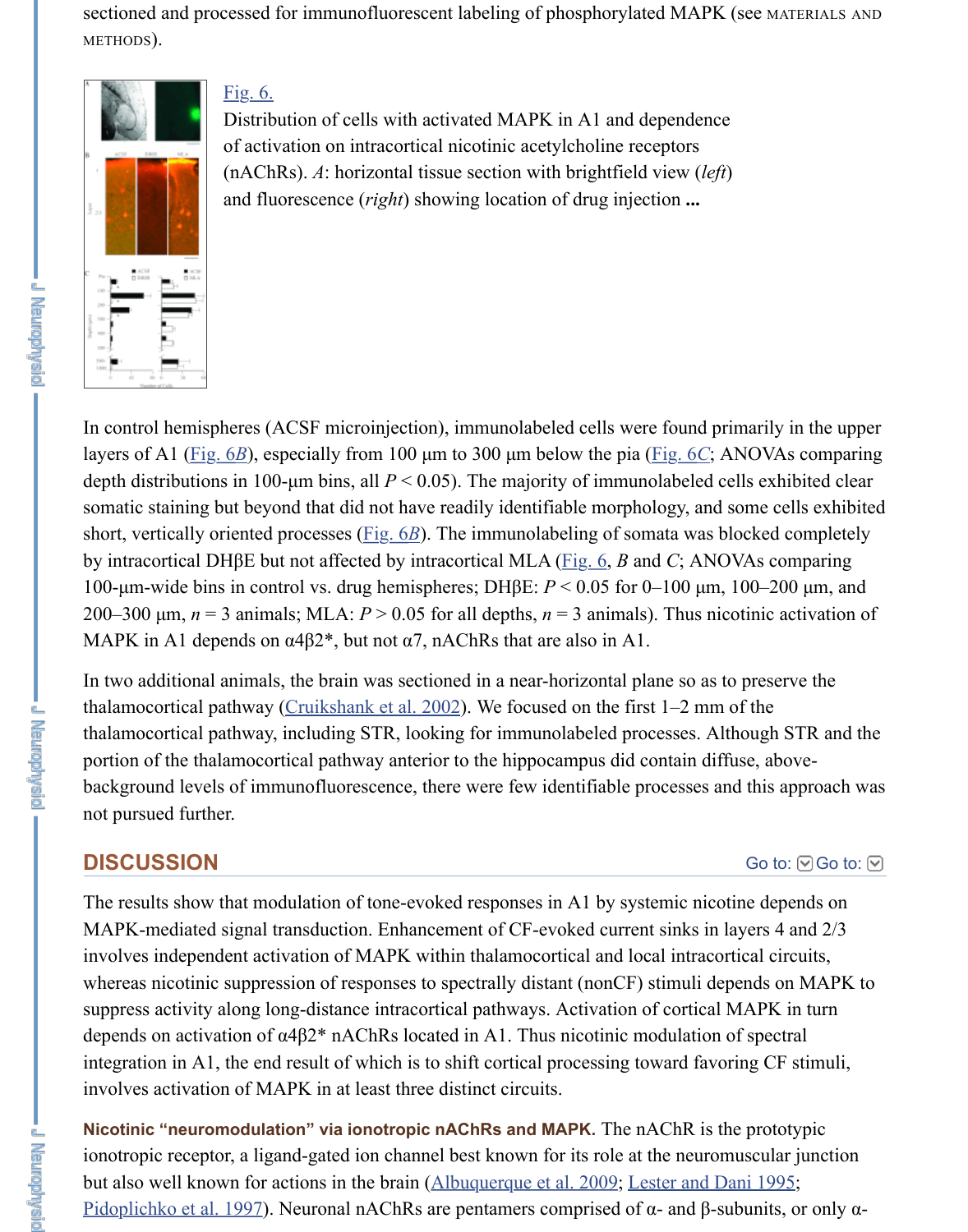<u>al. 2011; Sharma and Vijayaraghavan 2003</u>); in principle, any of these  $Ca^{2+}$  sources on biochemical signal transduction.

In contrast to the rapid ion fluxes gated by nAChRs, many studies at the systems and reveal [more subtle effec](https://www.ncbi.nlm.nih.gov/pmc/articles/PMC3362282/#B27)t[s of nicotine that e](https://www.ncbi.nlm.nih.gov/pmc/articles/PMC3362282/#B50)ndure for tens of minutes and contribute t cognitive enhancement (see *Nicotinic acti[vation of MAPK in sensory-cognitive](https://www.ncbi.nlm.nih.gov/pmc/articles/PMC3362282/#B11) funct* mechanisms underlying nicotinic neuromodulation include sustained activation of a w desensitizing nAChR current by circulating nicotine (half-life in mouse ∼9 min; Siu or activation of brain [systems that exert conv](https://www.ncbi.nlm.nih.gov/pmc/articles/PMC3362282/#B47)[entional neuromod](https://www.ncbi.nlm.nih.gov/pmc/articles/PMC3362282/#B64)ulatory actions via m receptors (see introduction). However, the present study indicates that neither of thes mechanisms plays a major role in nicotine-induced neuromodulation of A1, since nic blocked [by inhibition of MAPK activation](https://www.ncbi.nlm.nih.gov/pmc/articles/PMC3362282/#B51) (despite the continued presence of circulation). MAPK activation was blocked by antagonism of cortical nAChRs (despite continued stimulation of, for example, diffuse neurotransmitter systems originating in the brain forebrain). Nicotinic activation of MAPK has been demonstrated in a variety of preparations, including  $\mu$ cultured cortical neurons (Steiner et al. 2007), cortical synaptosomes (Dickinson et al. (Nakayama et al. 2001), and autonomic ganglia (Chang and Berg 2001). Systemic nic activates MAPK in frontal cortex, as demonstrated by immunolabeling and Western b phosphorylated ERK1/2 (Brunzell et al. 2003; Valjent et al. 2004). In most studies, however, the functional consequences of nicotine-induced MAPK activation on cortical circuits is present study shows that activation of MAPK is required for nicotinic enhancement of processing in A1.

MAPK-mediated regulation of distinct thalamocortical and intracortical circuits. Pr have shown that systemic nicotine enhances sensory-evoked cortical responses meas single units, evoked potentials, and LFPs in humans, cats, rats, and mice (Harkrider and Champlen and Champlen 2001; Kawai et al. 2011; [Liang et al. 2006; M](https://www.ncbi.nlm.nih.gov/pmc/articles/PMC3362282/#B55)etherate 2004; Oldford and Castro-Alam [Parkinson et al. 1988\).](https://www.ncbi.nlm.nih.gov/pmc/articles/PMC3362282/#B42) The present study extend[s this observation to th](https://www.ncbi.nlm.nih.gov/pmc/articles/PMC3362282/#B8)e critical involvement of MAPK Critical involvement of MAPK Critical involvement of MAPK Critical involvement of MAPK Critical involvement of MAPK Cri and, importantly, implicates distinct loci of action. Although nAChRs are found through auditory system (Morley [and Happe 2000\), th](https://www.ncbi.nlm.nih.gov/pmc/articles/PMC3362282/#B6)[e effects of systemi](https://www.ncbi.nlm.nih.gov/pmc/articles/PMC3362282/#B59)c nicotine on proces involve dependence on cortical nAChRs and modulation, via MAPK, of three function forebrain circuits.

One locus of action lies along the auditory thalamocortical pathway that mediates the current sink in cortical layer 4. The onset and initial few milliseconds of the layer 4 current sink in cortical affected by microinjection into the thalamus of nAChR antagonist (Kawai et al. 2007) inhibitor (present results) but not by intracortical injection of nAChR antagonist ( $Kav$ </u>

不通告者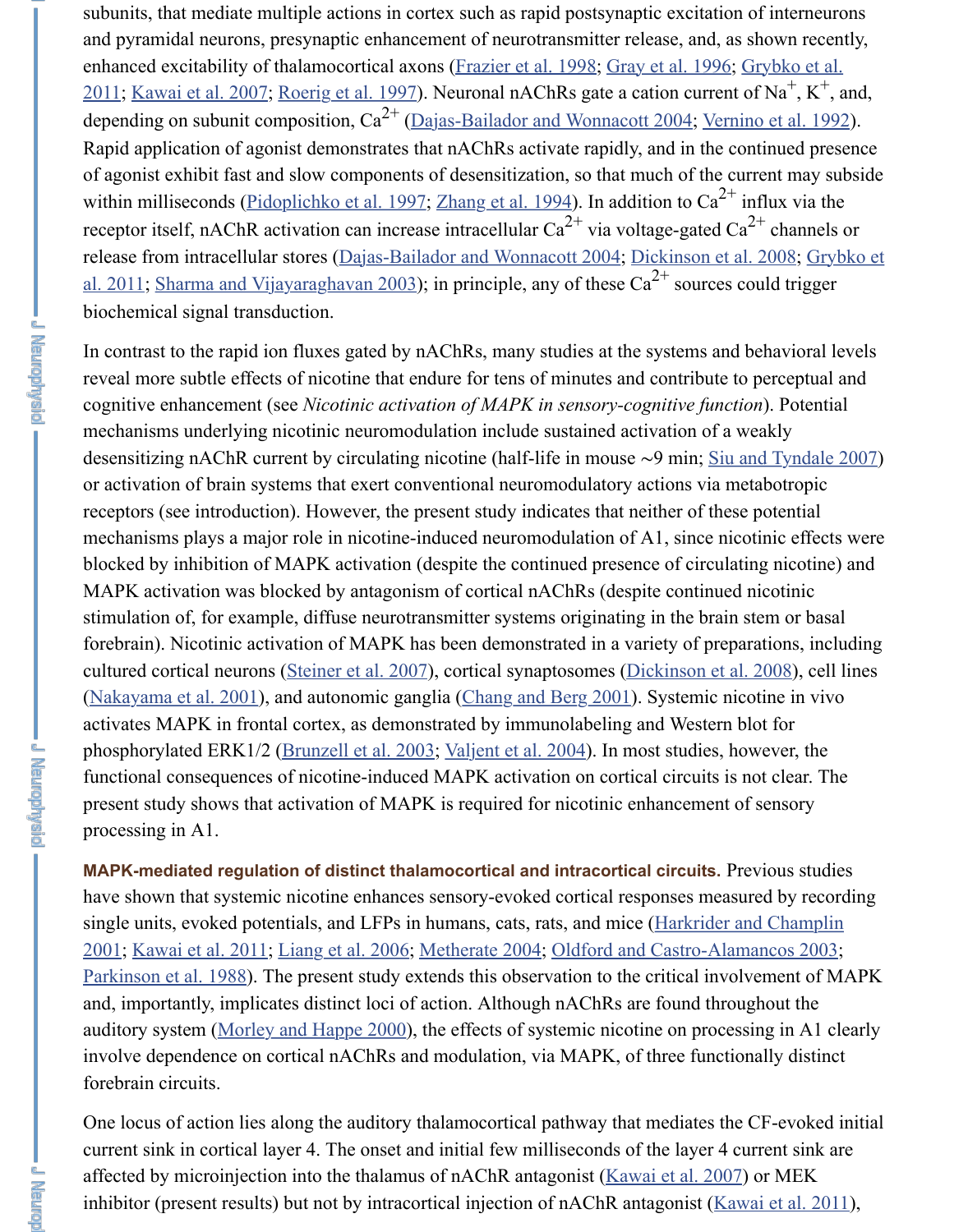input.

[A second locus](https://www.ncbi.nlm.nih.gov/pmc/articles/PMC3362282/#B34) of action is intracortical and also contributes to enhanced responses to Thalamocortical input to layer 4 of A1, as in other sensory cortices (Douglas and Ma rapidly amplified by local circuits to produce a la[rge current sink in](https://www.ncbi.nlm.nih.gov/pmc/articles/PMC3362282/#B27) layer 2/3 (Happel et al. 2005; Kawai et al. 2011; Liu et al. 2007). In the present study, nicotinic enhance 2/3 sink was blocked by cortical, but not thalamic, injections of MEK inhibitor, and i activated MAPK in layer  $2/3$  was blocked by intracortical DH $\beta$ E. These results comp physiological demonstration that intracortical DHβE blocks nicotini[c enhancement of the l](https://www.ncbi.nlm.nih.gov/pmc/articles/PMC3362282/#B5)ayer 2/3 current sink (Kawai et al. 2011). Together, these results indicate a local nicotinic action that involves cortical  $\alpha$ 4 $\beta$ 2\* nAChRs and subsequent activation of MAPK. Importantly also indicate that nicotinic enhancement of intracortical responses occurs independent thalamocortical input. Moreover, since endogenous cholinergic systems innervate that separately, i.e., from cholinergic nuclei in the brain stem versus basal forebrain, respe [and Robbins 1997\), our findings imply that activation of thalamic versus cortic](https://www.ncbi.nlm.nih.gov/pmc/articles/PMC3362282/#B26)al MA independen[tly.](https://www.ncbi.nlm.nih.gov/pmc/articles/PMC3362282/#B28)

. Distribution L

**Distribution C** 

The third locus of action lies along long-distance ("horizontal") intracortical pathway responses to spectrally distant, nonCF stimuli. Previous studies have employed a vari notably CSD analysis and intracortical silencing via muscimol administration, to den cortical resp[onses to spectrally](https://www.ncbi.nlm.nih.gov/pmc/articles/PMC3362282/#B28) distant stimuli depend on long-distance intracortical p regions of A1 where the stimulus is CF (Happel et al. 2010; Kaur et al. 2004, 2005). showing differential effects of nicotine on CF- versus nonCF-evoked responses—e.g. versus either suppression or no effect, respectively—further support the notion of dis circuits (see also similar findings from Kawai et al. 2011). Blockade of nicotinic suppression by ME inhibition implies regulation of long-distance pathways. The apparent activation of la in some cases (e.g., Fig. 5*A*, nonCF "Difference" profile) suggests a role for layer 1 in are excited by nicotine and in turn inhibit layers 2/3 (Christophe et al. 2002; Lee et al. regulate long-distance projections mediating nonCF responses (Metherate 2011a). No unresolved issue relates to the physical arrangement of nAChRs and MAPK within a example, it is not known whether nAChRs and MAPK are colocalized in the same ne visualizing nAChRs and MAPK will be [useful for resolving](https://www.ncbi.nlm.nih.gov/pmc/articles/PMC3362282/#B21) [this issue.](https://www.ncbi.nlm.nih.gov/pmc/articles/PMC3362282/#B25)

Nicotinic activation of MAPK in sensory-cognitive function. The present results also elucidate the role of nAChRs in cognitive function, given an extensive literature imp a critical node among signaling pathw[ays mediating beha](https://www.ncbi.nlm.nih.gov/pmc/articles/PMC3362282/#B28)viorally relevant synaptic p al. 2007; Reissner e[t al. 200](https://www.ncbi.nlm.nih.gov/pmc/articles/PMC3362282/figure/F5/)6; Sweatt 2004; Waltereit et al. 2001; Welsby et al. 2009)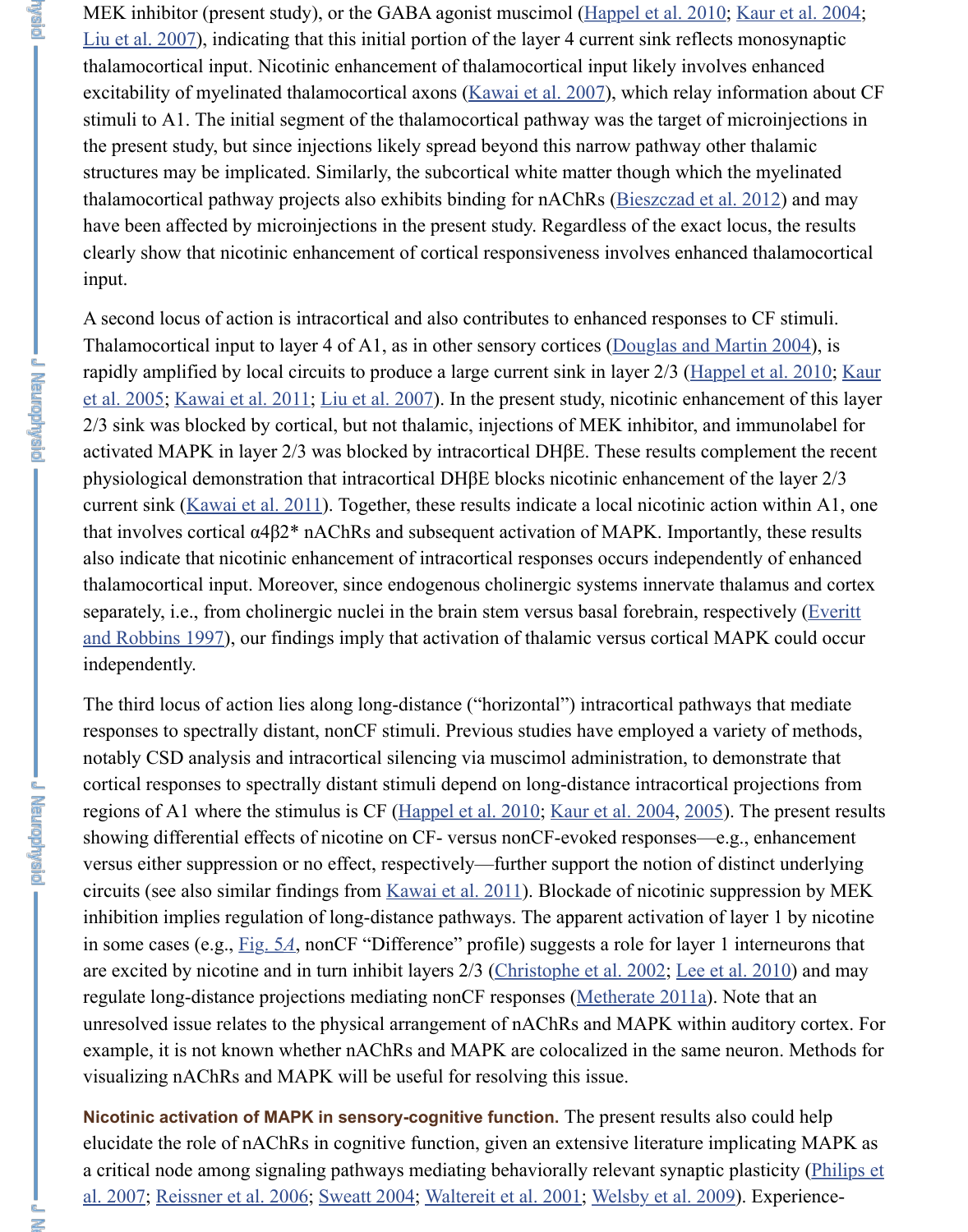the focus of future investigations.

## **[GRANTS](https://www.ncbi.nlm.nih.gov/pmc/articles/PMC3362282/#B62)**

This research was supported by National Institute of Drug Abuse Grant R01 DA-129 Institute [on Deafness a](https://www.ncbi.nlm.nih.gov/pmc/articles/PMC3362282/#B58)nd Other Communications Disorders Grants R01 DC-02967 a

# **DISCLOSURES**

[No conflicts of in](https://www.ncbi.nlm.nih.gov/pmc/articles/PMC3362282/#B36)terest, financial or otherwise, are declared by the author(s).

# **AUTHOR CON[TRIBUTIONS](https://www.ncbi.nlm.nih.gov/pmc/articles/PMC3362282/#B35)**

Author contributions: I.I. and R.M. conception and design of research; I.I. performed and R.M. analyzed data; I.I. and R.M. interpreted results of experiments; I.I. and R.M. figures; I.I. and R.M. drafted manuscript; I.I. and R.M. edited and revised manuscrip approved final version of manuscript.

## **ACKNOWLEDGMENTS**

We thank Ronit Lazar and Dr. Candace Hsieh for assistance with immunofluorescence Drs. Thomas J. Carew and Gary Phillips for helpful discussions about MAPK.

# **REFERENCES**

Abdala-Valencia et al., 2011. Abdala-Valencia H, Berdnikovs S, Cook-Mills JM. Me vascular cell adhesion molecule-1 activation of ERK1/2 during leukocyte transendothelial migration. PloS One 6: e26706, 2011 [PMC free article] [PubMed]

Albuquerque et al., 2009. Albuquerque EX, Pereira EF, Alkondon M, Rogers SW. M nicotinic acetylcholine receptors: from structure to function. Physiol Rev 89: 73-120 [PMC free article] [PubMed]

Anderson et al., 2009. Anderson LA, Christianson GB, Linden JF. Mouse auditory co visual and somatosensory cortices in the laminar distribution of cytochrome oxidase acetylcholinesterase. Brain Res 1252: 130–142, 2009 [PubMed]

Azam et al., 2003. Azam L, Winzer-Serhan U, Leslie FM. Co-expression of alpha7 a acetylcholine receptor subu[nit mRNAs withi](https://www.ncbi.nlm.nih.gov/pmc/articles/PMC3198778/)n [rat brain](https://www.ncbi.nlm.nih.gov/pubmed/22031842) cholinergic neurons. Neurosc 977, 2003 [PubMed]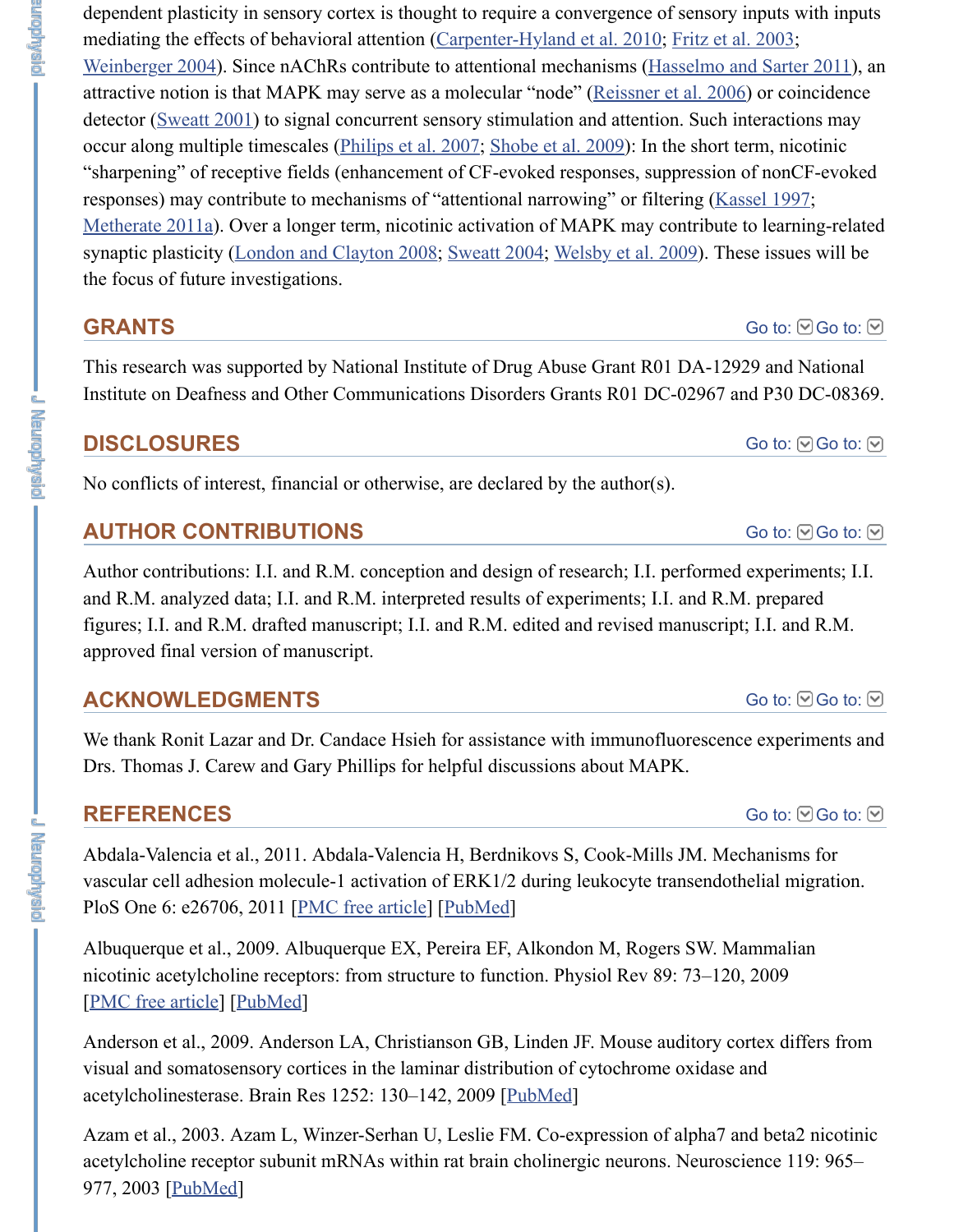neural activity. Proc Natl Acad Sci USA 107: 14828–14832, 2010 <u>PMC free article</u>

Chang and Berg, 2001. Chang KT, Berg DK. Voltage-gated channels block nicotinic CREB phosphorylation and gene expression in neurons. Neuron  $32: 855-865$ ,  $2001$ 

[Christophe et al.,](https://www.ncbi.nlm.nih.gov/pmc/articles/PMC3292694/) 2[002. Chri](https://www.ncbi.nlm.nih.gov/pubmed/22213342)stophe E, Roebuck A, Staiger JF, Lavery DJ, Charpak S, types of nicotinic receptors mediate an excitation of neocortical layer I interneurons. 88: 1318–1327, 2002 [PubMed]

[Cruikshan](https://www.ncbi.nlm.nih.gov/pubmed/12614343)k et al., 2002. Cruikshank SJ, Rose HJ, Metherate R. Auditory thalamocort transmission in vitro. J Neurophysiol 87: 361–384, 2002 [PubMed]

**District Market** 

**J** Newportysic .

Dajas-Bailador and Wonnacott, 2004. Dajas-Bailador F, Wonnacott [S. Nicotinic acet](https://www.ncbi.nlm.nih.gov/pmc/articles/PMC2930446/)y and the regulation of neuronal signalling. Trends Pharmacol Sci  $25: 317-324$ ,  $2004$  [

Dickinson et al., 2008. Dickinson JA, Kew JN, Wonnacott S. Presynaptic alpha7- and nicotinic acetylcholine receptors modulate excitatory amino acid release from rat pre nerve terminals via distinct cellular mechanisms. Mol Pharmacol 74: 348–359, 2008

Douglas and Martin, 2[004. Dou](https://www.ncbi.nlm.nih.gov/pubmed/12205153)glas RJ, Martin KA. Neuronal circuits of the neocorte Neurosci 27: 419–451, 2004 [PubMed]

Everitt and Robbins, 1997. Everitt BJ, Robbins TW. Cent[ral cholin](https://www.ncbi.nlm.nih.gov/pubmed/11784756)ergic systems and Rev Psychol 48: 649–684, 1997 [PubMed]

Faber et al., 2011. Faber A, Corcoran RB, Ebi H, Sequist LV, Waltman BA, Chung E Digumarthy SR, Pollack SF, Song Y, Muzikansky A, Lifshits E, Roberge S, Coffman Gomez H, Baselga J, Arteaga CL, Rivera MN, Dias-Santagata D, Jain RK, Engelman expression in treatment naive cancers predicts responsiveness to kinase inhibitors. Can 352–365, 2011 [PMC free article] [PubMed]

Favata et al., 1998. Favata MF, Horiuchi KY, Manos EJ, Daulerio AJ, Stradley DA, I Dyk DE, Pitts WJ, Earl RA, [Hobbs F, C](https://www.ncbi.nlm.nih.gov/pubmed/15217339)opeland RA, Magolda RL, Scherle PA, Trzas Identification of a novel inhibitor of mitogen-activated protein kinase kinase. J Biol Chem 27: 1863: 1862 18632, 1998 [PubMed]

Frazier et al., 1998. Frazier CJ, Buhler AV, Weiner JL, Dunwiddie TV. Synaptic potentials mediated via alpha-bungarotoxin-sensitive nicotinic acetylcholine receptors in rat hippocampal int Neurosci 18: 8228–8235, 1998 [PubMed]

Fritz et al., 2003. Fritz J, Shamma S, Elhilali M, Klein D. Rapid task-related plasticit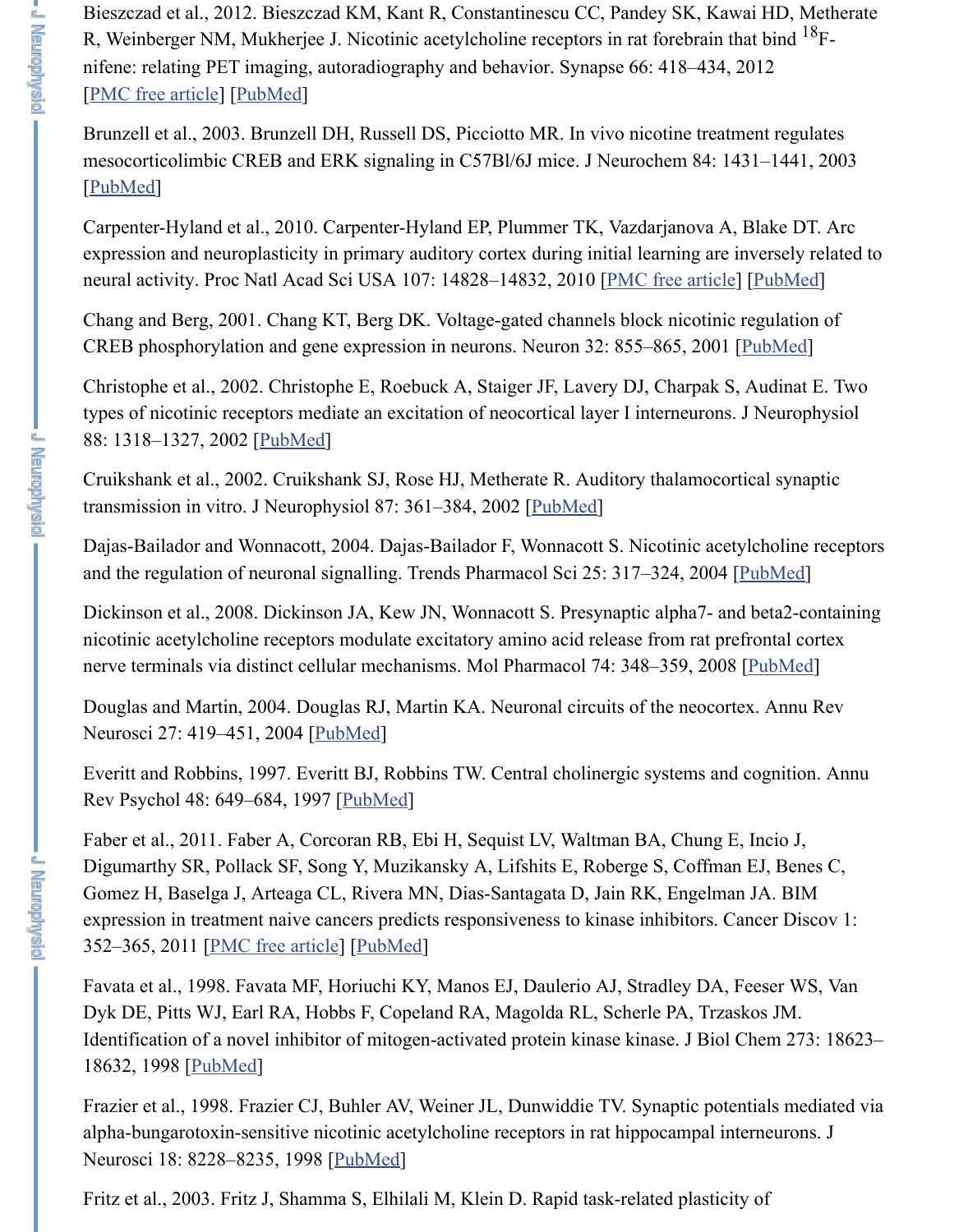### attributable to temporally precise convergence of thalamocortical and interacortical interacortical input. J Neurosci 30:  $\mathbf{H}$ 11114–11127, 2010 [PubMed]

[Harkrider](https://www.ncbi.nlm.nih.gov/pubmed/14583754) and Champlin, 2001. Harkrider AW, Champlin CA. Acute effect of nicotin III. LLRs and EEGs. Hear Res 160: 99–110, 2001 [PubMed]

Hasselmo and Sarter, 2011. Hasselmo ME, Sarter M. Modes and models of forebrain neuromodulation of cognition. Neuropsychopharmacology 36: 52–73, 2011 [PMC free [PubMed]

Kassel, 1997. Kassel JD. Smoking and attention: a review [and reformulatio](https://www.ncbi.nlm.nih.gov/pmc/articles/PMC3095690/)n [of the sti](https://www.ncbi.nlm.nih.gov/pubmed/21501254)mulus-filters hypothesis. Clin Psychol Rev 17: 451–478, 1997 [PubMed]

Kaur et al., 2004. Ka[ur S, Laz](https://www.ncbi.nlm.nih.gov/pubmed/20720119)ar R, Metherate R. Intracortical pathways determine br subthreshold frequency receptive fields in primary auditory cortex. J Neurophysiol 9 2004 [PubMed]

Kaur et al., 2005. Kaur S, Rose HJ, Lazar R, Liang K, Metherate R. Spectral integrat auditory cortex: laminar processing of afferent input, in vivo and in vitro. Neuroscien [1045, 200](https://www.ncbi.nlm.nih.gov/pubmed/20668433)5 [PubMed]

Kawai et al., 2007. Kawai H, Lazar R, Metherate R. Nicotinic control of axon excitable at the guidates of the s thalamocortical transmission. Nat Neurosci 10: 11[68–1175](https://www.ncbi.nlm.nih.gov/pubmed/9260037), 2007 [PubMed]

Kawai et al., 2011. Kawai HD, Kang HA, Metherate R. Heightened nicotinic regulation cortex during adolescence. J Neurosci 31:  $14367-14377$ , 2011 [PMC free article] [PubMed]

Lee et [al., 2010](https://www.ncbi.nlm.nih.gov/pubmed/14749307). Lee S, Hjerling-Leffler J, Zagha E, Fishell G, Rudy B. The largest g neocortical GABAergic interneurons expresses ionotropic serotonin receptors. J Neu 16808, 2010 [PMC free article] [PubMed]

Lester and [Dani, 1995](https://www.ncbi.nlm.nih.gov/pubmed/15979241). Lester RA, Dani JA. Acetylcholine receptor desensitization in in rat medial habenula neurons. J Neurophysiol 74: 195–206, 1995 [PubMed]

Levin et al., 2006. Levin ED, McClernon FJ, Rezvani AH. Nicoti[nic effects](https://www.ncbi.nlm.nih.gov/pubmed/17704774) on cogni behavioral characterization, pharmacological specification, and anatomic localization. Psychopharmacology (Berl) 184: 523–539, 2006 [PubMed]

Liang et al., 2006. Liang K, Poytress BS, Chen Y, Leslie FM, [Weinberger NM, M](https://www.ncbi.nlm.nih.gov/pmc/articles/PMC3210642/)eth nicotine exposure impairs nicotinic enhancement of central auditory processing and a in adult rats. Eur J Neurosci 24: 857–866, 2006 [PubMed]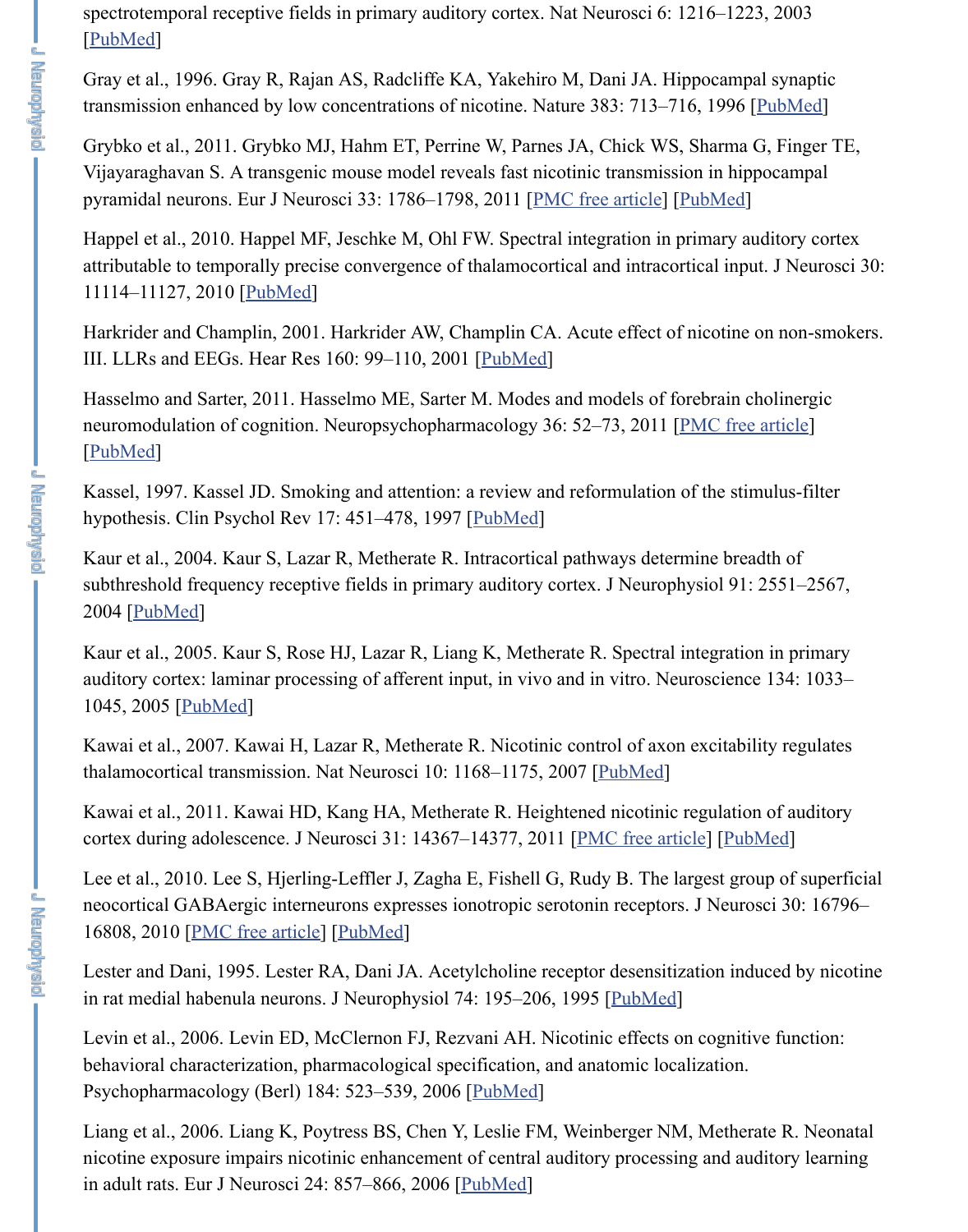Metherate, 2011a. Metherate R. Functional connectivity and cholinergic modulation in auditory cortex. Neurosci Biobehav Rev 35: 2058–2063, 2011a [PMC free article] [PubMed]

Metherate, 2011b. Mether[ate R. Modulator](https://www.ncbi.nlm.nih.gov/pmc/articles/PMC2464281/)y [mechanis](https://www.ncbi.nlm.nih.gov/pubmed/18378471)ms for controlling auditory pro Synaptic Mechanisms in the Auditory System, edited by Trussell LO, Popper AN, Fa New York: Springer, 2011b, p. 187–202

Metherate, 2004. Metherate R. Nicotinic acetylcholine receptors in sensory cortex. L 59, 2004 [PubMed]

[Miyazaw](https://www.ncbi.nlm.nih.gov/pubmed/18391944)a et al., 2003. Miyazawa A, Fujiyoshi Y, Unwin N. Structure and gating me acetylcholine receptor pore. Nature 423: 949–955, 2003 [PubMed]

Morley and Happe, 2000. Morley BJ, Happe H[K. Cholinergic rec](https://www.ncbi.nlm.nih.gov/pmc/articles/PMC3139107/)e[ptors: dua](https://www.ncbi.nlm.nih.gov/pubmed/21144860)l roles in plasticity. Hear Res 147: 104–112, 2000 [PubMed]

Muller-Preuss and Mitzdorf, 1984. Muller-Preuss P, Mitzdorf U. Functional anatomy colliculus and the auditory cortex: current source density analyses of click-evoked po 16: 133–142, 1984 [PubMed]

Nakayam[a et al., 2](https://www.ncbi.nlm.nih.gov/pubmed/14747517)001. Nakayama H, Numakawa T, Ikeuchi T, Hatanaka H. Nicotine phosphorylation of extracellular signal-regulated protein kinase and CREB in PC12h Neurochem 79: 489–498, 2001 [PubMed]

Oldford and Castro-Alamancos, 2003. Oldford E, Castro-Alamancos MA. Input-specific effects of effects of effects of  $E$ , Castro-Alamancos MA. Input-specific effects of  $E$ acetylcholine on sensory and intracortical evoked responses in the "barrel cortex" in Neuroscience 117: 769–778, 2003 [Pub[Med\]](https://www.ncbi.nlm.nih.gov/pubmed/10962177)

Parkinson et al., 1988. Parkinson D, Kratz KE, Daw NW. Evidence for a nicotinic co actions of acetylcholine in cat visual cortex. Exp Brain Res  $73: 553-568$ , 1988 [PubMed]

Philips et al., 2007. [Philips G](https://www.ncbi.nlm.nih.gov/pubmed/6526745)T, Tzvetkova EI, Carew TJ. Transient mitogen-activated activation is confined to a narrow temporal window required for the induction of two memory in *Aplysia*. J Neurosci 27: 13701–13705, 2007 [PubMed]

Picciotto et al., 2008. Picciotto [MR, Addy](https://www.ncbi.nlm.nih.gov/pubmed/11701752) NA, Mineur YS, Brunzell DH. It is not "eitheractivation and desensitization of nicotinic acetylcholine receptors both contribute to be to nicotine addiction and mood. Prog Neurobiol 84: 329–342, 2008 [PMC free article

Pidoplichko et al., 1997. Pidoplich[ko VI, De](https://www.ncbi.nlm.nih.gov/pubmed/12617980)Biasi M, Williams JT, Dani JA. Nicotine desensitizes midbrain dopamine neurons. Nature 390: 401-404, 1997 [PubMed]